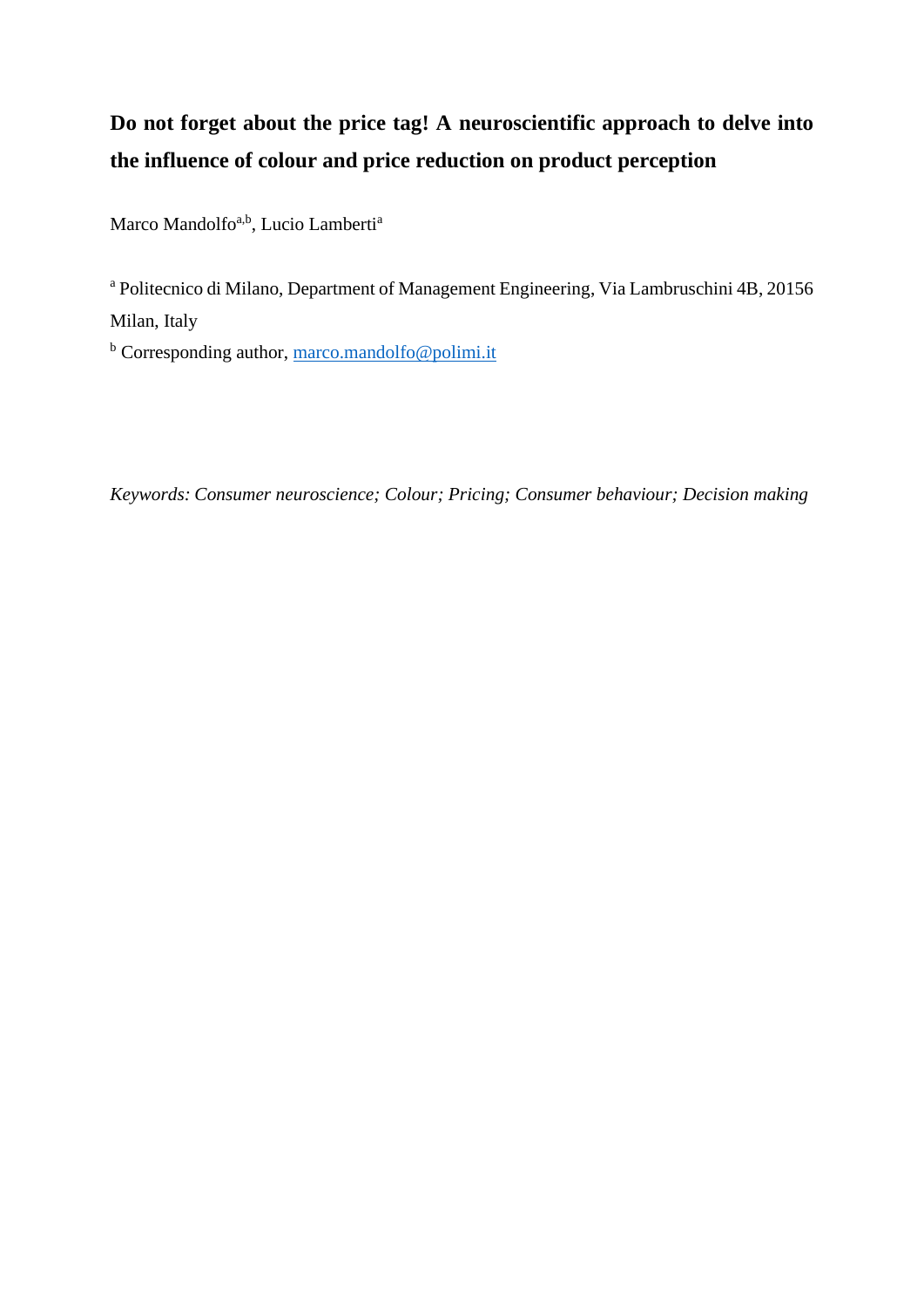#### **Abstract**

Information cues associated with pricing schemes represent a major driver affecting consumer perception. Minor variations of the information set bear a significant influence at the cognitive level directly influencing the consumer's automatic responses and in turn her behaviour. The present study analysed such reactions to different combinations of colour and price reduction schemes through the consumer neuroscience tools including the analysis of physiological, behavioural, as well as self-reported cognitive responses. An experimental investigation involving 80 subjects in a 2x2 between subject design was set out to compare responses to highpriced and low-priced products associated with a price reduction scheme (relative vs absolute price discount) and coloured price tag (long-wavelenght vs black-coloured). Findings show how the combination of orange and percentage-off price reduction tended to attract the ocular attention for longer time spans and induce higher returning rates. Whereas, reward-related cortical activations showed how black-priced labels affected positively the observer across the two product categories. Furthermore, long-wavelength coloured price tags resulted to elicit higher arousal than black ones. Lastly, self-reported data pointed to a higher perceived positive affect related the low-priced product discounted in relative terms. The discussion focuses on research and managerial implications.

# **Introduction**

Several established lines of evidence suggest that significant alterations of consumer decision making outcomes are due to minor modifications of the information set provided to the decision maker (Gatewood and Perloff 1973; Krishna 1991; Zeithaml 1982). A large volume of published studies investigates the consumer automatic behavioural responses to heuristic cues with the goal of a deeper understanding of the causal mechanisms driving consumer psychology and choice. Such cues refer to mental shortcuts employed in the decisional process based on previous experience and aimed at limiting demands for thinking. Examples might be found in the impact on consumer judgments varying according to descriptive product labels (Levin and Gaeth 1988), message framing represented either as gains or losses (Maheswaran and Meyers-Levy 1990) or product choice variation due to the perceived stock quantity (Tan and Hwang Chua 2004).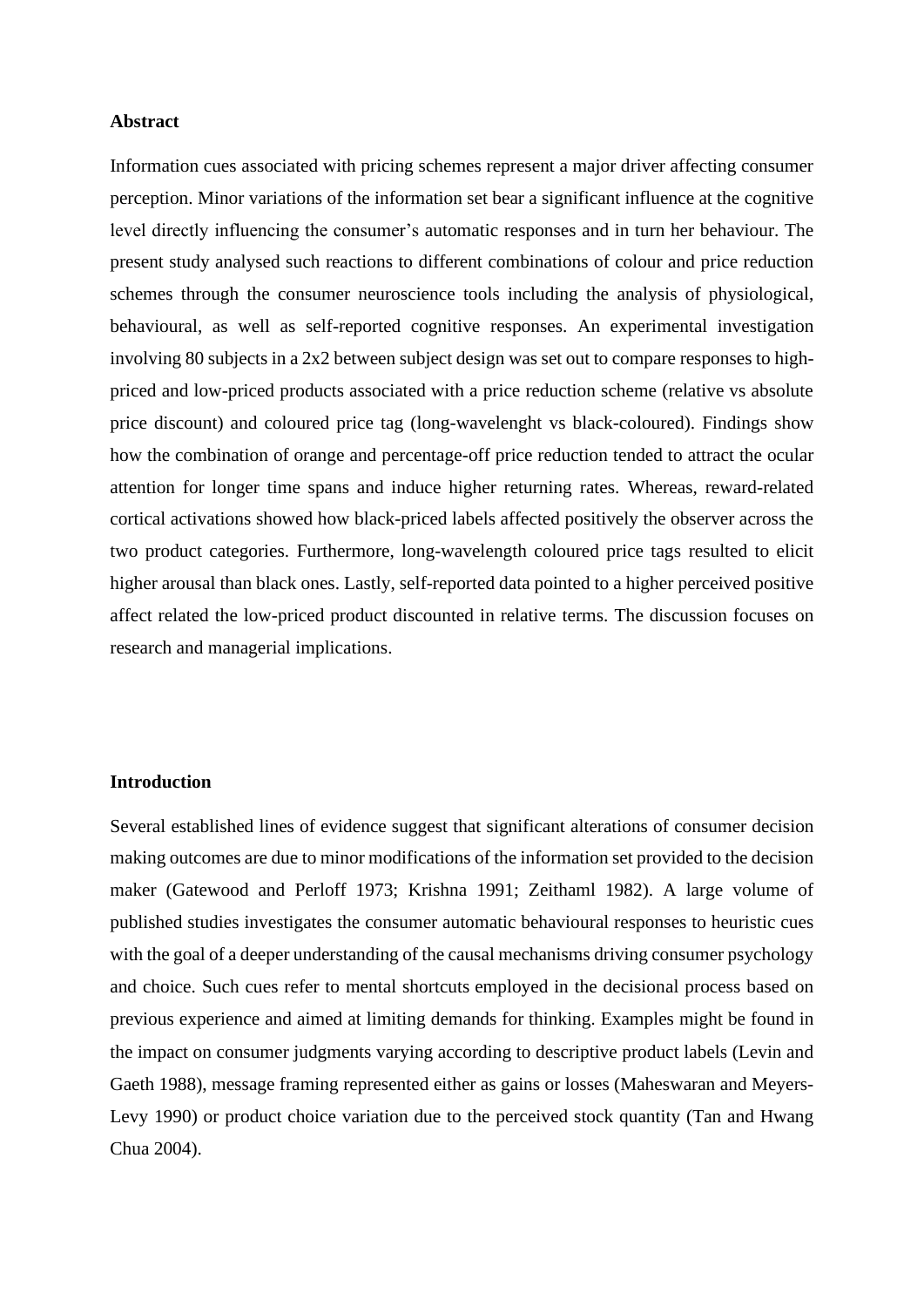Information cues associated with pricing presentation represents a further major driver affecting consumer perception. The importance of the pricing lever is not unknown to both marketing research and business practitioners. Indeed, it is common for consumers to infer a direct relationship between the proposed price and the related product quality (Cronley et al. 2005; Kardes et al. 2004). Previous studies on this topic have shown how consumer information processing may be affected from elements such as price reduction schemes (Chen, Monroe, and Lou 1998), visual presentations in terms of physical distance between prices (Coulter and Norberg 2009), auditory encoding of price sounds (Coulter and Coulter 2010), or coloured labels (Puccinelli et al. 2013).

Different theoretical lenses and applied methodologies have been adopted in the study of consumer perceptive and affective mechanisms to pricing strategies, ranging from behavioural psychology to cognitive neuroscience (Ahmetoglu, Furnham, and Fagan 2014; Perrachione and Perrachione 2008). The latter field recently experienced a renewed interest in the realm of marketing due to the possibility of delving into automatic cognitive processes through the individuals' neurophysiological responses (Ariely and Berns 2010; Fugate 2007; Morin 2011). These bodily reactions are often hypothesised as an expression of unconscious responses driving different choice mechanisms (Bettiga, Lamberti, and Noci 2017), hence a potential subject of study to gather direct information about the consumer's automatic reactions to marketing stimuli. Early studies belonging to the consumer neuroscience branch have highlighted how purchasing behaviour can be modulated by in-store affective states (Groeppel-Klein 2005) or that distinct neural activations may anticipate gains and losses prior to the purchase decision (Knutson et al. 2007). However, to the best of our knowledge, no previous evidence in this field delved into the influence of price reduction schemes on the consumers' automatic and perceptive mechanisms. Such swift mechanisms, central to trigger a purchase decision, result to be a suited subject of investigation through neurophysiological tools, which provide the possibility to carry out measurements in the moment when the actual behaviour is triggered with a high temporal precision.

The current research study is aimed at expanding such research stream relying on consumer neuroscience research methods. Specifically, the present paper delves into the interrelation between physiological and behavioural responses to two different combinations of information cues related to a product offer, namely the colour of the product price tag and the related promotion scheme. The major contribution of the present work lies in the integration of physiological and behavioural measures related to different visual information cues to ultimately enrich the marketing literature concerned with pricing perception theories. This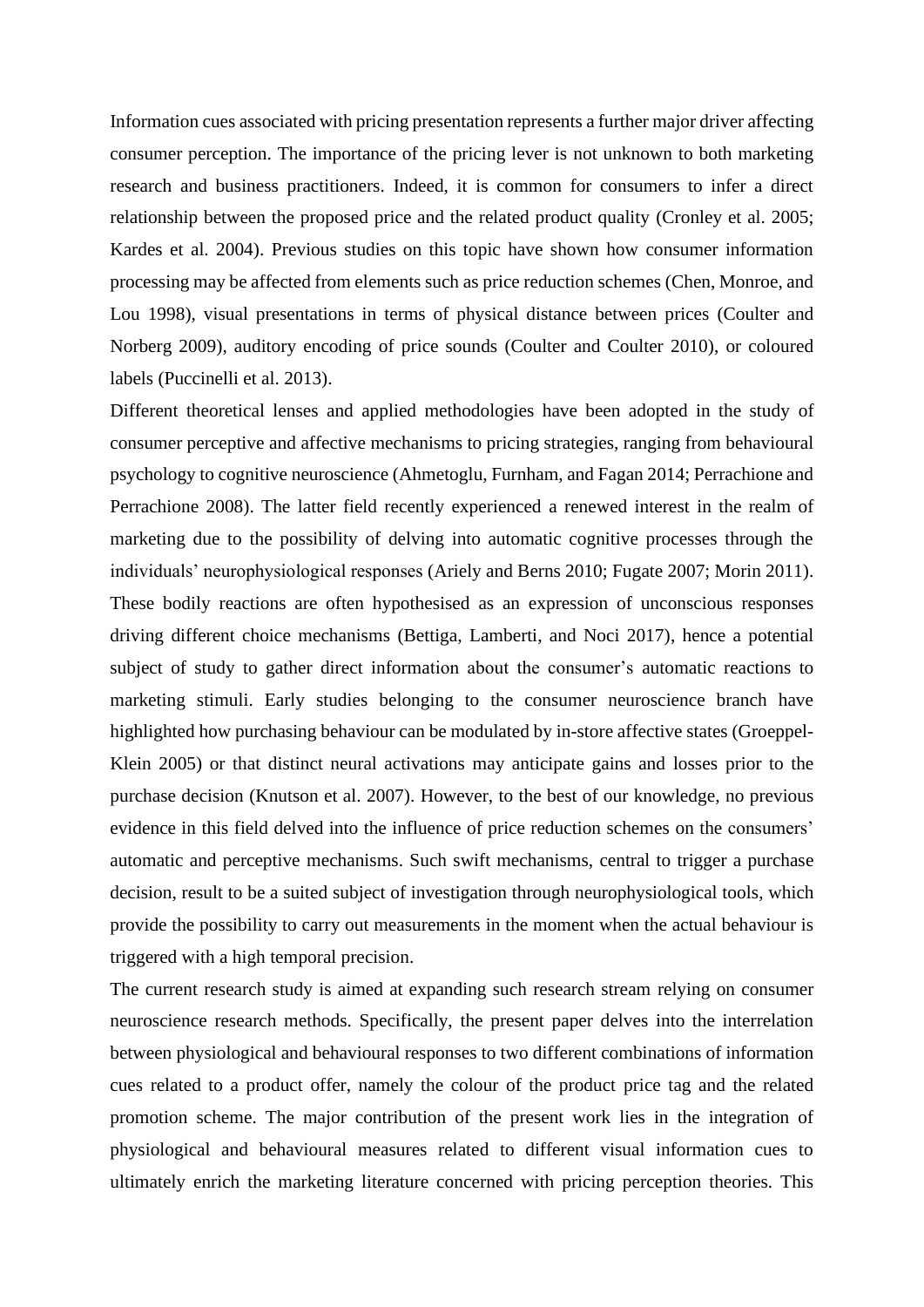research set out to investigate physiological and behavioural patterns in terms of affect, attention, engagement, desirability, and information search patterns in conjunction with the display of two products associated to different information cues in a controlled laboratory environment.

# **Literature framework**

The last three decades have seen a growing trend towards the study of the role of affective states as well as perceptive mechanisms in the entire discipline of marketing research (Bagozzi, Gopinath, and Nyer 1999; Erevelles 1998). The interest has been sustained by arguments and evidence highlighting limitations in former cognitive models describing consumer decision making patterns as sheer cognitive acts performed by rational agents (Coleman and Fararo 1992). Deviances from the rational choice model were evidenced through shortcuts employed in the buyer decision process modulated by the information available or contingent factors (Bettman, Luce, and Payne 1998; Tversky and Kahneman 1973). The study of affective states and perceptive mechanisms in marketing models is hence intended to provide a richer understanding of the drivers underlying consumer behaviour and motivation.

Traditionally, consumer research fostered the study of these behavioural mechanisms inferring consumer motivations and attitudes through observation and survey research (Poels and Dewitte 2006; Walker and Dubitsky 1994). However, the study of implicit mechanisms occurring at the preattentive level is associated with a certain degree of complexity since the respondent is often unaware of the automatic processing. To overcome such issue, studies in the consumer neuroscience research stream aim to complement self-reported measures with behavioural and physiological responses. Physiological measurement instruments allow real time measurement that can be in translated in turn into a higher granularity to the assessment data. In this sense consumer neuroscience may provide further contributions to consumer research in terms of description of transient behavioural processes unconscious to the respondent. Early studies provide examples of how neural activations could provide insights about the impact of brands on product evaluation (McClure et al. 2004), affective engagement in the advertising processing (Marci 2006) or both individual and general population's preferences (Boksem and Smidts 2015). Pricing schemes and the related consumer decision making dynamics are a further subject of investigation in both consumer psychology and consumer neuroscience research, as discussed in the following.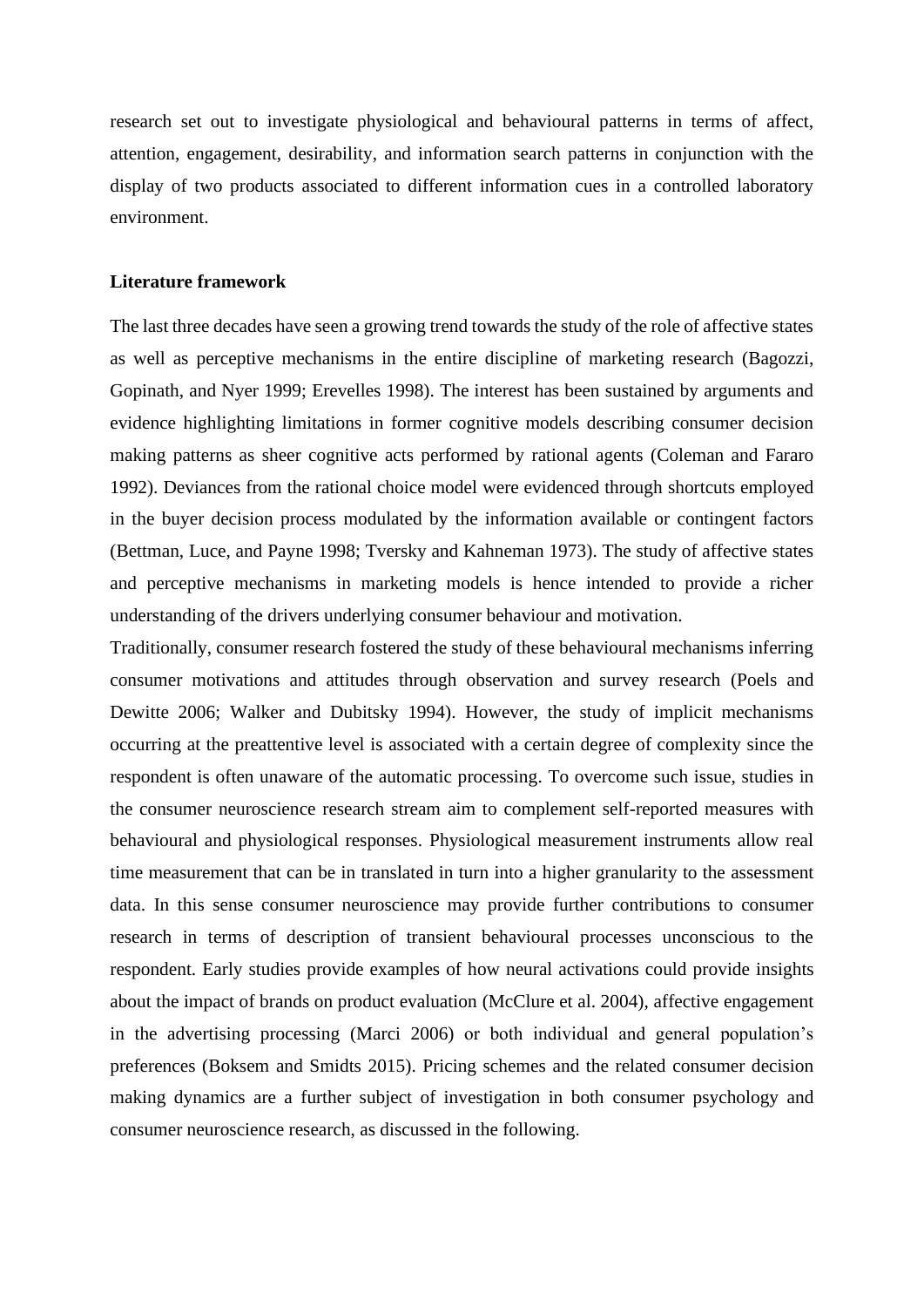#### *1. Price reduction schemes*

A major line of research in marketing literature focuses on how different implementations of promotions influence consumers' perceptions and purchase decisions to ultimately stimulate sales (Chen et al. 1998; Grewal, Gotlieb, and Marmorstein 1994). Often investigated typologies of price reduction are represented by discount presented in absolute terms from the reference price (i.e. euro-off reduction) or relative terms (i.e. percentage-off reduction). (DelVecchio, Lakshmanan, and Krishnan 2009; Krishna et al. 2002) . Both typologies generally require an explicit display of the sale amount along with the original reference price (e.g. a list priced product of 50€ discounted by 10€).

Previous research has shown different effects elicited by the adoption of the price reduction scheme. (Chen et al. 1998) show that for high-priced products subjects tend to perceive a price reduction framed in absolute terms as more valuable than the same price reduction framed in percentage terms, whereas the opposite was shown to take place for low-priced products. Comparable findings are reported by (DelVecchio, Krishnan, and Smith 2007) who empirically show how cents-off price reductions tend to be perceived results in lower price expectations than a percentage-off discount. Such heuristic mechanisms are rooted in framing and mental accounting theories, whereby individuals perform suboptimal decisions driven by biases and systematic departures from rational behaviours (Heath, Chatterjee, and France 1995; Thaler 1985).

Data from several studies in the field of experimental psychology suggest that that quantitative numerical processing is often affected by the relative distance between the compared amounts (Dehaene 1992; Dehaene and Akhavein 1995). Specifically, it is evidenced how the difference between two numbers is inversely proportional to their size. In other words, the perceived difference between two quantities decreases with the increasing of the quantity size. Accordingly, we assume that pricing perception is affected depending on the size of the original reference price, distinguishing between high-priced and low-priced products.

A complementary perspective related to price perception mechanisms is promoted by studies in the consumer neuroscience branch. A foundational study proposed by (Knutson et al. 2007) investigated the neural correlates of purchasing decisions by means of event-related functional magnetic resonance imaging (fMRI). Based on previous evidence of the existence of specific neural circuits related to anticipatory neural activations prior to decisions (Bechara et al. 1996; Kuhnen and Knutson 2005), (Knutson et al. 2007) demonstrated through a Save Holdings Or Purchase task that distinct neural activations may anticipate gains and losses and that prices perceived as disproportionate elicit specific subcortical regions prior to the purchase decision.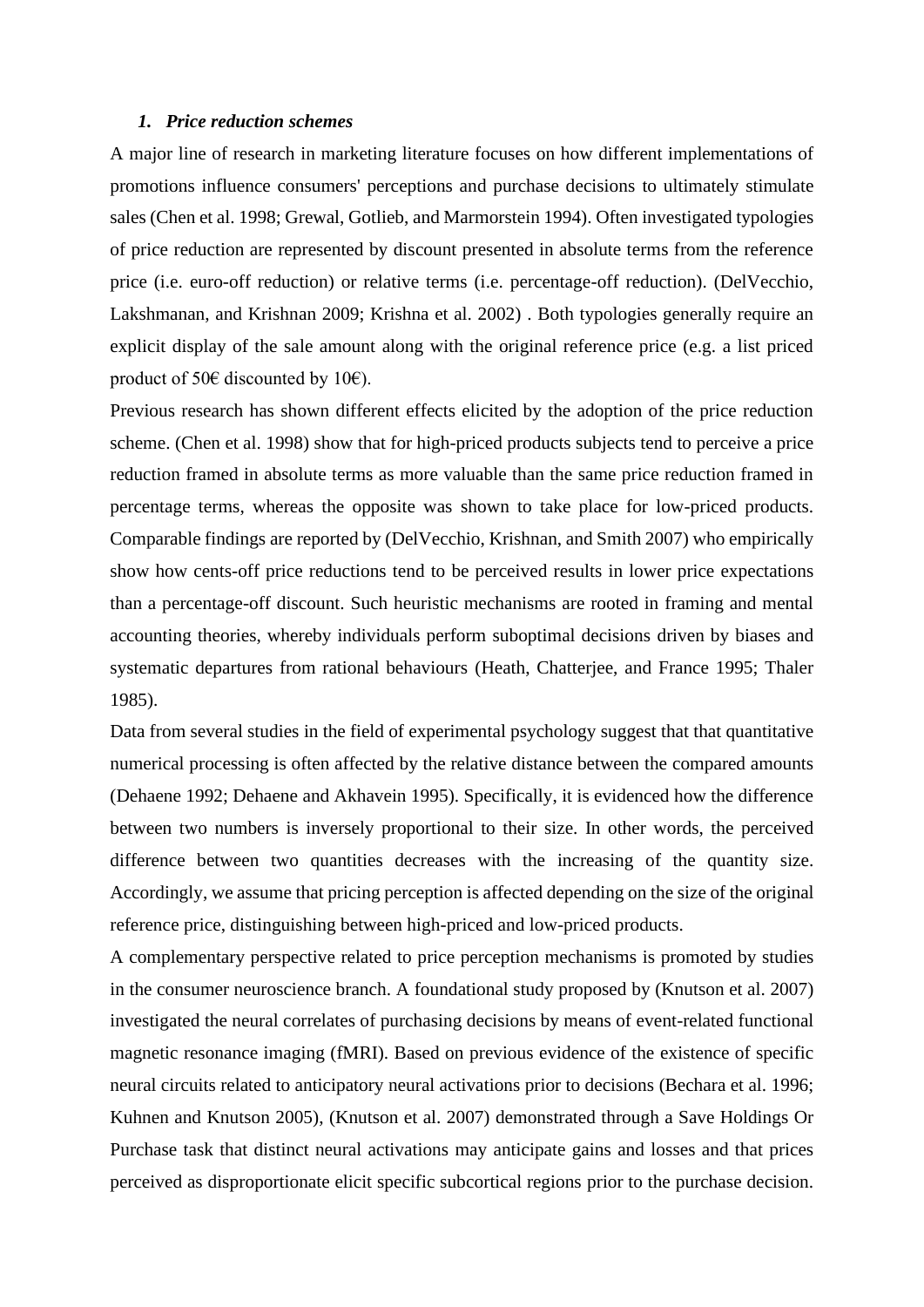On a similar line of thought, (Berns and Moore 2011) employed fMRI to successfully predict novel songs' popularity evaluating brain responses at the subcortical level of the ventral striatum and nucleus accumbens. Empirical findings showed that average activations within the ventral striatum were significantly correlated with the actual units sold, suggesting that neurophysiological responses may hold predictive potential to anticipate purchase decisions. More recent attention has focused on the effect of changes in the price on the induced neural activity or and how such an activity results to be correlated with pleasantness ratings (Plassmann et al. 2008) or how price cues influence the experience of products (Schmidt et al. 2017). Furthermore, a contemporary stream of research in consumer neuroscience deals with the measurement and prediction of consumer unbiased willingness-to-pay (WTP) for products or services. Based on the analysis of the cortical activity through electroencephalography (EEG), Ramsøy et al. (2018) delve into localised asymmetric activations situated at the prefrontal region to ultimately assess that separate neuropsychological activations point to significant relationships with consumer WTP responses. Analogously, Herbes et al. (2015) show that it is possible to infer WTP to different green electricity products based on the measurement of the cortical electric activity.

Together these studies provide important insights into the possibility to gauge perceptive responses to price reduction schemes both through behavioural responses in terms of choice as well as from subject's neurophysiological activations. In line with the present conjecture, we assume that the existence of different price reduction perception mechanisms could lead to explicit effects both at a behavioural and a neurophysiological level. Such effects are expected to be closely linked to consciously or unconsciously value perceived by the consumer. More specifically, conscious value is expected to be derived in terms of self-reported intention to purchase. Whereas unconscious responses are expected to be related to neurophysiological activations or behavioural responses. Formally, our hypotheses are formulated as follows:

*H1: For low-priced products, a relative price reduction is perceived as more valuable than the same price reduction framed in absolute terms;*

*H2: For high-priced products, an absolute price reduction is perceived as more valuable than the same price reduction framed in relative terms.*

#### **2. Coloured pricing schemes**

A further significant factor closely linked to perceptive dynamics is found in colour. Colour is considered as a central element of marketing communications due to its influence on consumer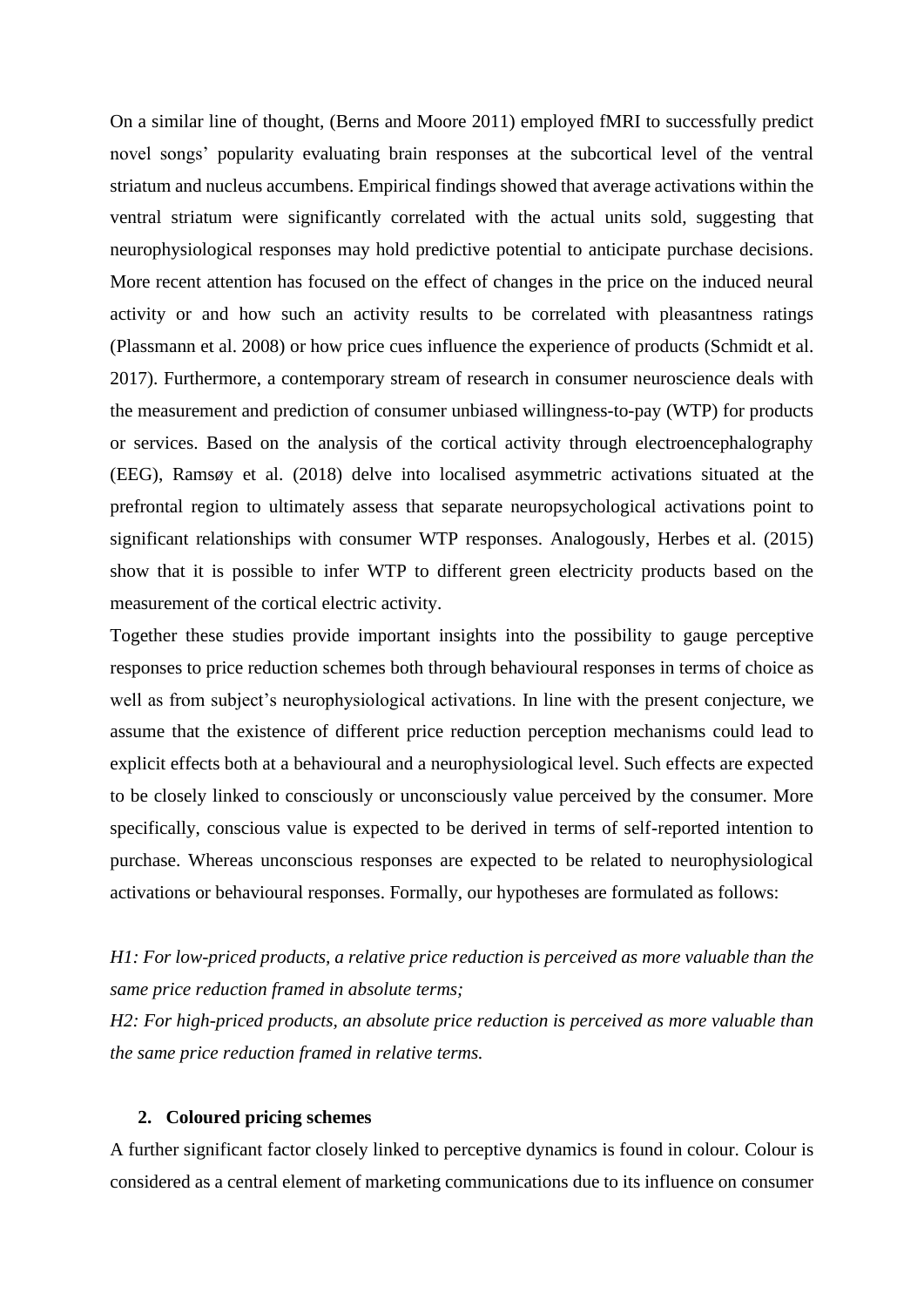perceptions and preferences (Babin, Hardesty, and Suter 2003; Singh 2006). In an experimental setting (Crowley 1993) showed how colour may affect the perceptive evaluation both in terms of arousal as well as valence. Activation-related affects (arousal) related to colour perception are a widely established phenomenon. Early studies have shown how some colours drive specific bodily activations or behavioural responses. Nakshian (1964) showed how the display of red could induce hand tremor more than green. In the same vein, Green et al. (1982) demonstrated how physical strength could be modulated by the display of either red or blue colours. Analysing the physiological activation, Gerard (1956) showed how the perception of red and blue influenced specific cortical activations in the low alpha EEG spectrum, pointing to higher activations induced by red. Analogous findings were displayed by Wilson (1966) who found red to be associated with higher dermoelectrical activations (on both absolute skin conductance measures and conductance change) than green. More recently Kido (2000) investigated the biopsychological effects of different colours on the bodily responses in terms of sympathetic activations and blood flow variations. Related findings point to lower electrodermal activations induced by colours such as purple or higher autonomic nervous system elicited by yellow. Collectively, these studies outline the modulating effects of colour on both perceptive and affective responses, where long wavelengths (related to 'warm' colours) are steadily associated with greater bodily activations.

In the pricing research stream, colour is often investigated as a modulating variable to emphasize specific price-related attributes (e.g. discounts) over other product attributes. For instance, empirical evidence shows that consumers tend to be more persuaded by coloured features in an advertising message rather than plain black and white (Meyers-Levy and Peracchio 1995). Previous research showed that colours may affect also the price-consciousness of the decision maker. Mandel and Johnson (2002) demonstrated how product evaluation may be skewed depending on the background colour employed in an online platform and how contexts depicted with long wavelength coulours such as red tend to lead people to opt for more expensive purchasing options. On a similar line of thought, building on the idea that coloured pricing schemes serve a heuristic function, Puccinelli et al. (2013) highlight how in low involvement conditions a price in red impacts perceived savings. More specifically, the authors report a that a price in red is related to greater perceived savings relative to black-coloured pricing displays and that such an effect appears significantly moderated by gender.

A portion of marketing studies investigating colour effects does not only focus on the extreme boundaries of the visual spectrum (i.e. violet or red), since the high and low end of the colour spectrum tend to drive polarised results (e.g. Wilson (1966) suggested that the high-end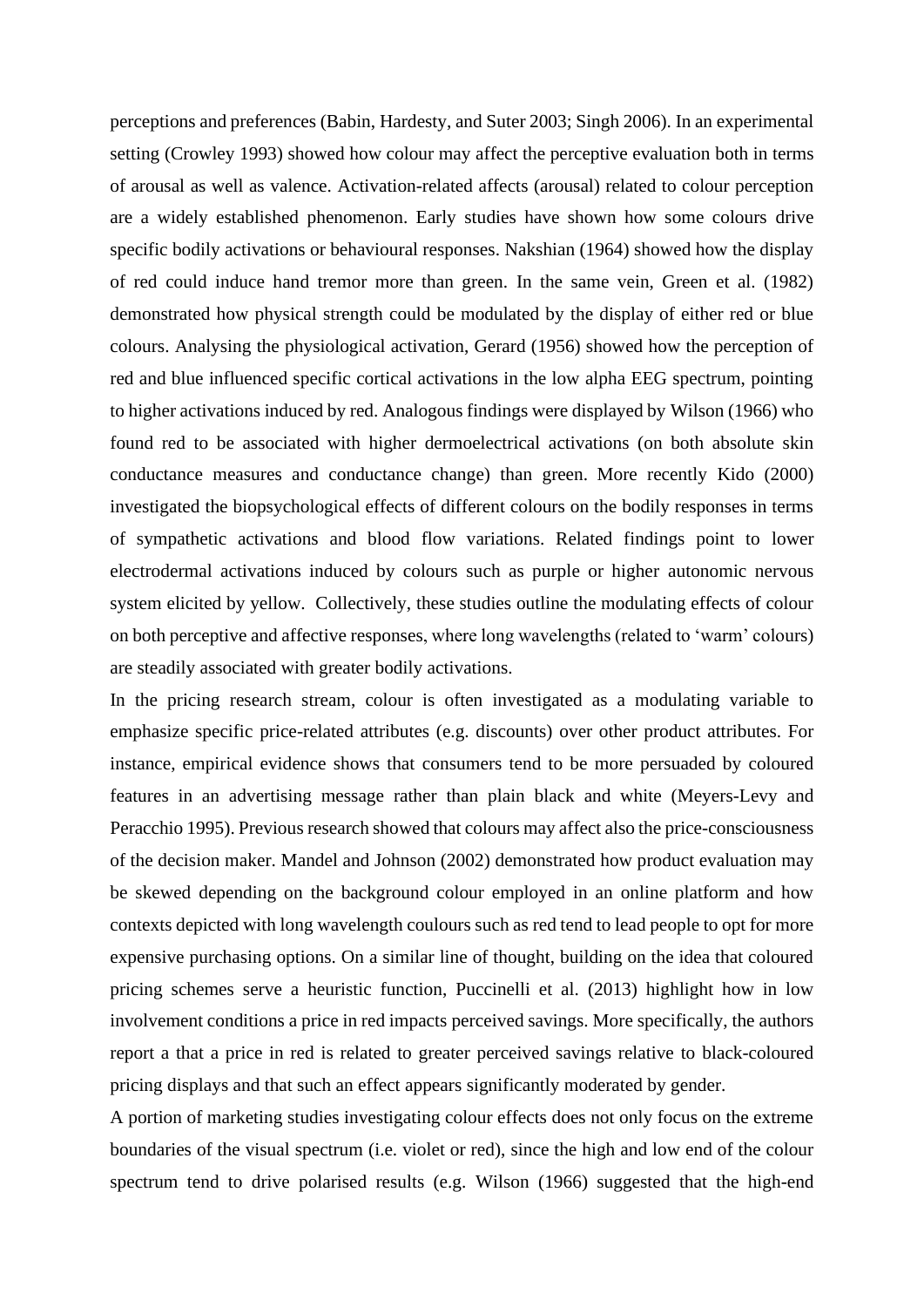wavelengths related to red might be an elicitor associated to negative valence connotations such as danger). As a matter of example, Babin et al. (2003) analyse consumer reactions to colour variations of store interiors comparing orange and blue setting and point to greater patronage and purchase intentions related to blue interiors. The authors posit accordingly that orange colours are most associated with lower patronise intentions, being perceived related to higher savings.

The studies presented thus far provide evidence that colour schemes may effectively influence the perceptive responses to price reduction schemes. We assume accordingly that different coloured pricing schemes could lead to explicit effects both at a behavioural and a physiological level. In line with previous studies and theories (Babin et al. 2003; Hallock 2003; Puccinelli et al. 2013) we compare the effects of a long wavelength 'warm' colour, namely orange, with the colour representing the absorption of visible light, namely black. Consequently, our further hypotheses are reported as follows:

*H3: Long-wavelength coloured price tags are perceived related to higher savings; H4: Long-wavelength coloured price tags are perceived as arousing.*

#### **Research methodology**

#### *1. Research design*

To test our hypotheses, we designed an experimental setting with two control variables, namely the price tag colour and the related promotion scheme. We adopted an experimental approach that combines physiological, behavioural, as well as self-reported measures. The combination of these three different data sources is expected to enrich the current multifactorial models investigating the perceptive mechanisms delving into the automatic responses, which take place with the absence of conscious forethought, as well as cognitive rationalisations.

Physiological measurements encompassed the tracking of cortical and cardiac responses of a subject, as indication of automatic bodily responses of desirability, attention, engagement and affect. These measures represent well established parameters considered by research in the consumer neuroscience field (Venkatraman et al. 2015) and rooted metrics related to the measurement of automatic bodily responses to visual stimuli (Lolatto et al. 2018; Reali et al. 2017). Behavioural responses included the analysis of the ocular search patterns employed by subjects. Ocular behaviours represent a cardinal activity in information processing and automatic responses (Glöckner and Herbold 2011; Meißner and Decker 2010), and therefore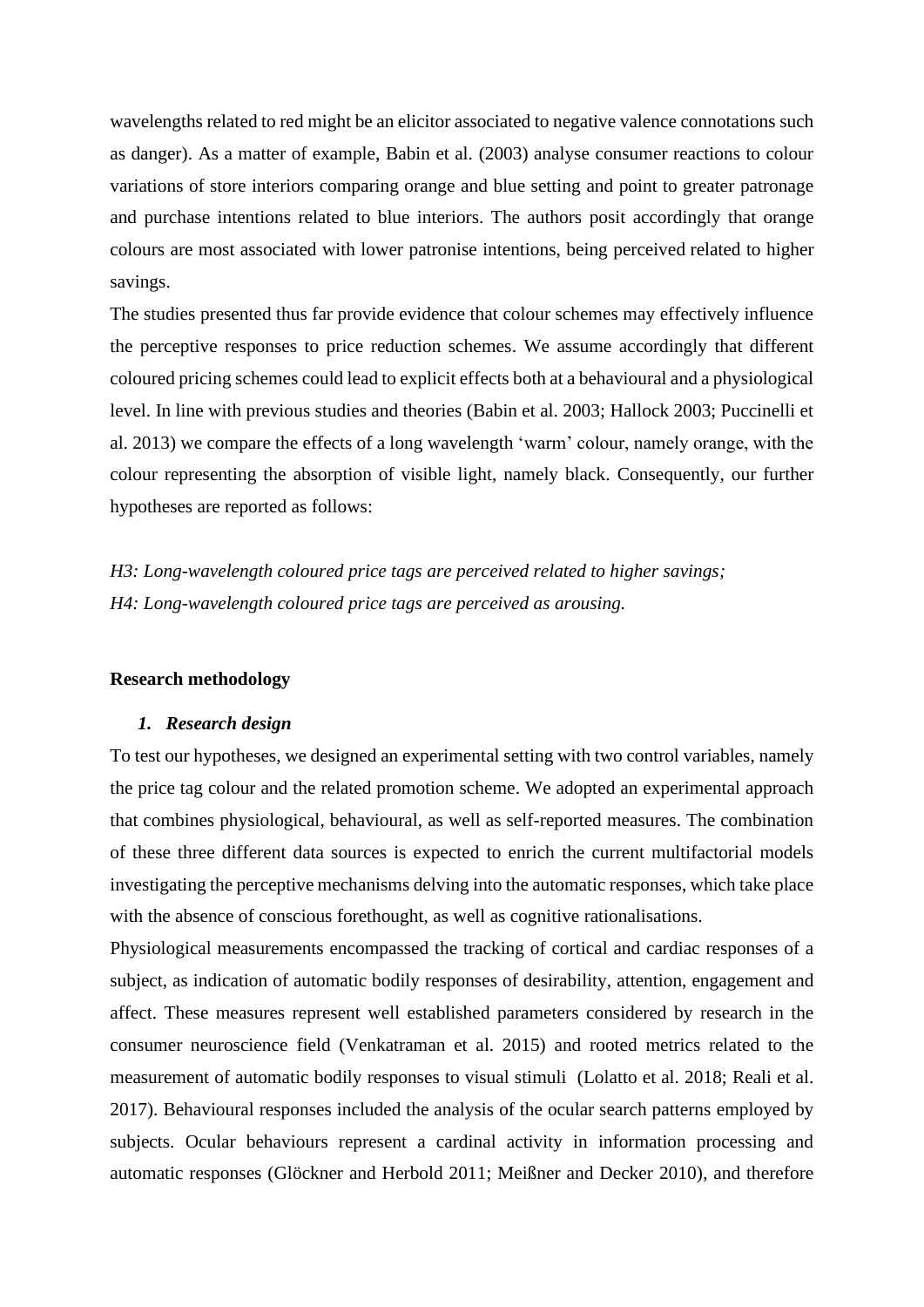central to contribute to the discussion of hypotheses. Whereas self-reported measures collected through surveys were employed to assess the cognitive rationalisation of the information processing.

#### *2. Research protocol*

The study was conceived with a 2x2 between-subjects design with two factors corresponding to promotion scheme and price tag colour. Two distinct groups of subjects faced the same product with different discount information and different price tag colours. Specifically, discount information was presented either in relative or in absolute terms to the same reference price and two different colours of a stylized price tag were shown to different groups of subjects. Two product categories were selected as references for a high-priced and a cheap product, namely a blue t-shirt and a wooden table respectively. Both products were shown as digital images on a computer monitor as visual stimuli with no interactive features. No brands or iconic product design was associated with each stimulus in order not to introduce biased information. The two products were shown on a white background (RGB decimal code: 255,255,255) to avoid any confounding element of distraction, whereas their colour was chosen to be adequately dissimilar from the related price tag. Furthermore, the two objects were designed with comparable sizes in terms of screen coverage to circumvent any size-related bias. The t-shirt image covered 880x760 screen pixels, while the table resulted in a coverage of 880x740 pixels. Each product was associated with a single coloured two-dimensional price tag, sized comparably to previous research studies (Puccinelli et al. 2013) and with a screen coverage of 700x250 pixels. Two distinct colours, representing either a long wavelength 'warm' colour, namely orange (RGB: 255,165,0), or the absorption of visible light, namely black (RGB: 0,0,0). As concerns the discount information, the image of the table was associated with a price of €399 and a relative discount of either €80 or 20%, whereas the t-shirt was priced €25 and discounted of 5 $\epsilon$  or 20%. A single text line was added in black (RGB: 0,0,0) above the stylised price tag indicating that the information reported in the price tag corresponded to the original price, whereas the discount scheme was reported below the price tag. No further element was included to avoid any visual bias. Examples of visual stimuli are reported in Appendix.

Each subject was exposed in a randomized order to the two neutral product categories. In order to provide comparable priming conditions, before the presentation of each stimulus the same product was shown on the screen devoid of pricing or promotional information for 10 seconds. To further minimize carryover effects, before and after the presentation of each product, a oneminute neutral video was presented to each subject to acquire baseline physiological levels at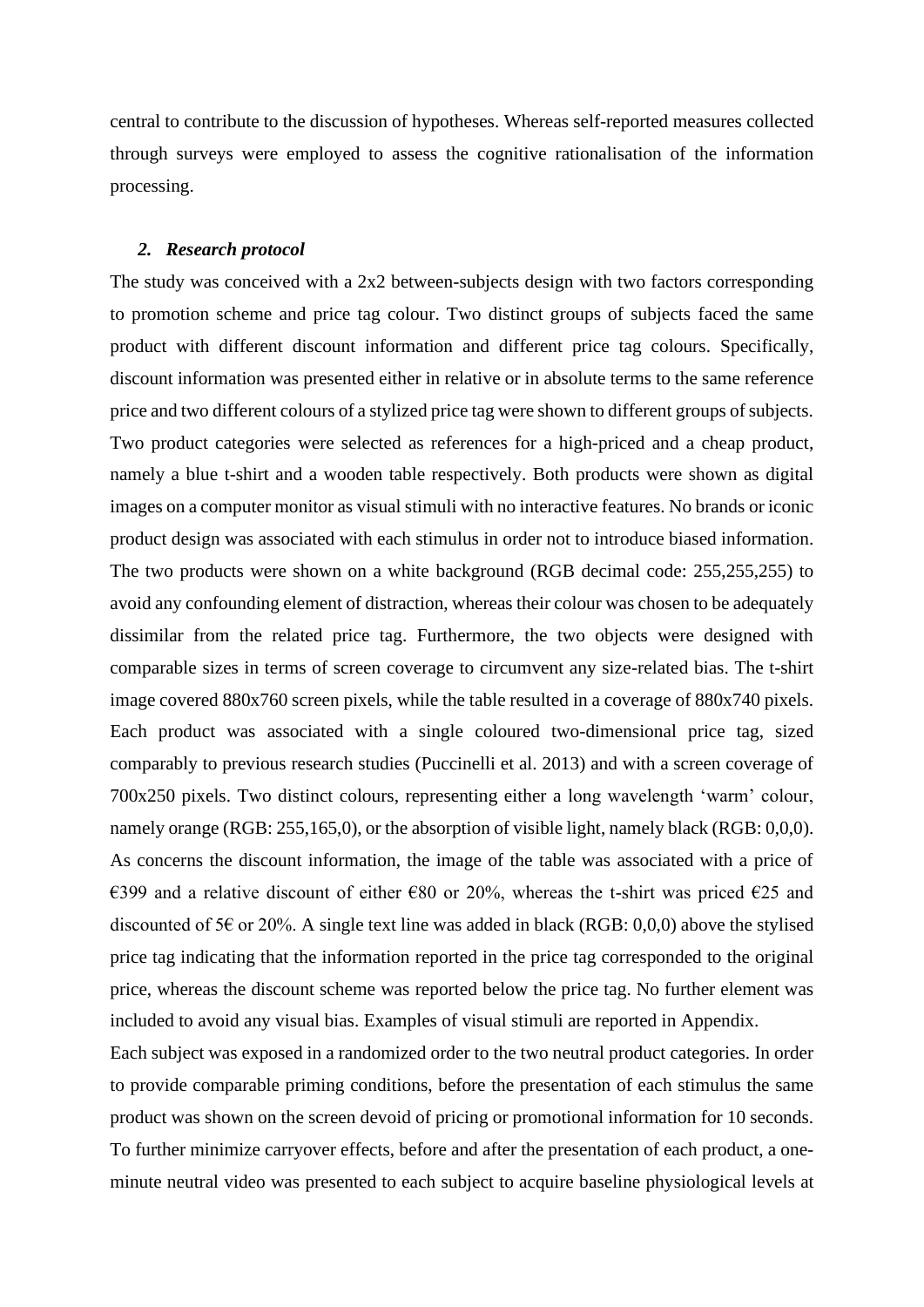resting condition and to induce cooldown of physiological signals after the stimulus presentation. An initial one-minute baseline was employed to gather neurophysiological signals at resting conditions with eyes-closed subjects, to better highlight occipital alpha activations. The presentation of each stimulus lasted 15 seconds. We summarize the basic protocol in Figure 1.



*Figure 1. Experimental protocol employed*

#### *3. Experimental sample*

The study involved 80 subjects aged between 15 and 75 (M=37.2 SD=17.9), equally distributed by gender. The recruitment phase was carried out by an appointed provider to grant the exclusion of subjects with pacemakers or those diagnosed with cardiac or diabetic pathologies, on therapy with hypertension drugs, with a history of epilepsy, acute visual problems, frequent migraines, headaches or colour blindness. Prior to the beginning of each experimental session, a laboratory assistant briefed participants about the objective of the study and informed written consent was obtained before any data collection. Each experimental session was carried out in a neutral experimental setting devoid of elements of distractions, with the participant observed at an adequate distance to bound any sort of contact. Each visual stimulus was presented on a 24'' screen, in full-screen mode and screen brightness was kept constant during each session. Participants were provided with monetary compensation for participation at the completion of the experimental session.

#### *4. Instrumentation*

During each experimental session, three different biosignals were acquired, namely (i) the subject's cortical activity by means of an electroencephalogram (EEG), (ii) her cardiac activity by means of a single electrocardiogram (ECG) lead, (iii) and her ocular activity through eyetracking technology. All the signals were continuously recorded during the experimental phases. The EEG signal was acquired by means of a portable system equipped with a 64 channels pre-cabled cap, where 27 electrodes uniformly distributed on the scalp were activated. A standard 10–20 configuration was employed with electrodes prepared with a water-based gel to enhance the electrical conductivity between each electrode and the subject's scalp (Kappenman and Luck 2010). The cortical activity was collected at a sampling rate of 256 Hz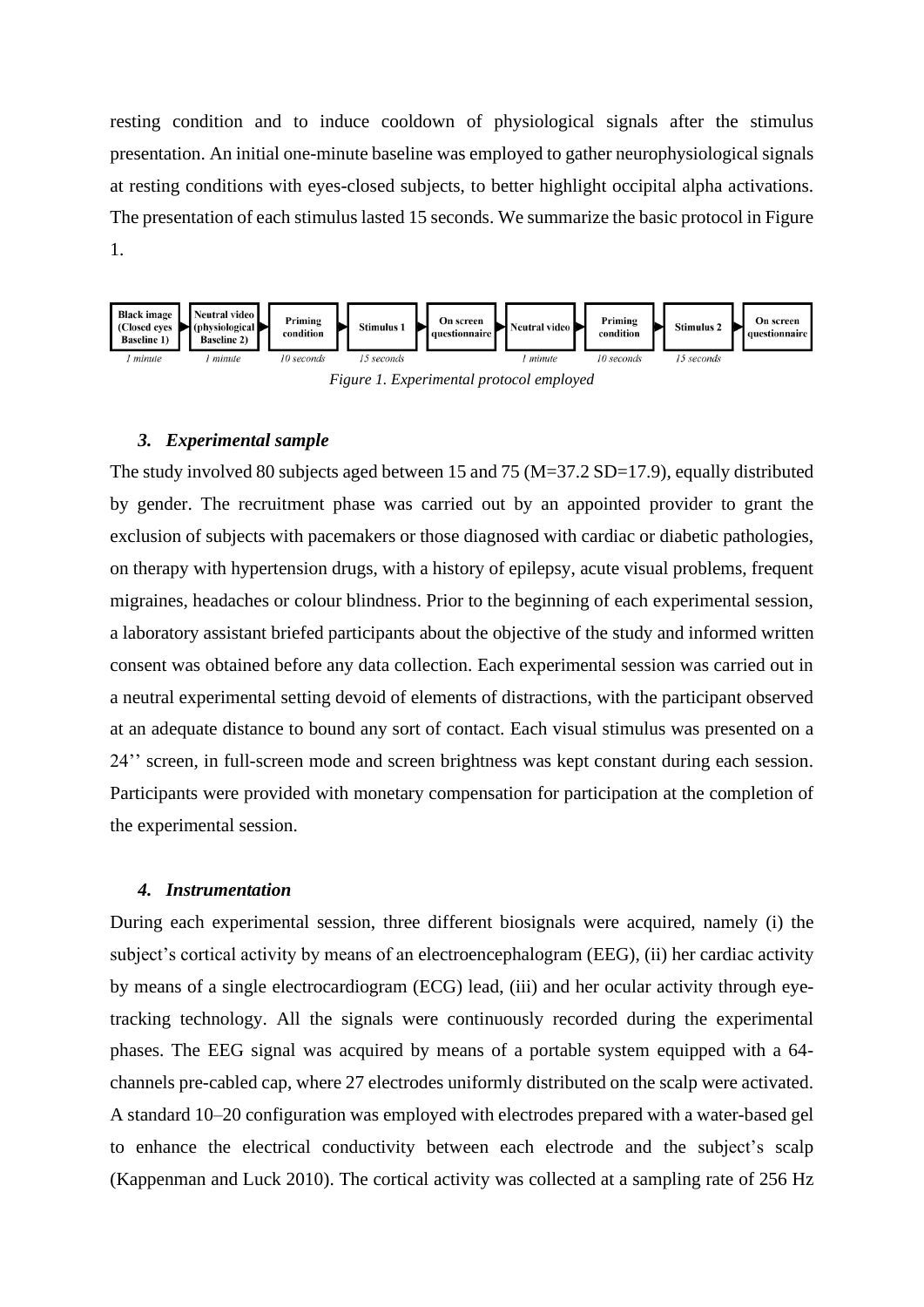and the impedance level was kept below 5 kΩ. The single ECG lead was acquired by means of ProComp Infiniti unit from Thought Technologies through three electrodes placed according to Einthoven's triangle. The signal was recorded at a sampling rate of 256 Hz. The eye-tracking signal was gathered through a remote eye-tracking bar attached to the computer monitor, recording at a sampling rate of 60 Hz. To assure a sound signal recording, subjects were seated at a distance ranging from 60 to 75 centimeters from the eye-tracking bar.

#### *5. Measures*

The acquired physiological data acquired were firstly preprocessed. Raw data were firstly inspected through eye-balling after an initial band pass filtering (high pass  $= 1$  Hz; low pass  $=$ 35 Hz) to clean from movement artefacts and signal noise. Secondly, muscular and ocular artefacts were identified and removed from the EEG signal through independent component analysis (ICA). Signal traces with deletions of more than 5 seconds out of 15, were discarded as considered highly noisy. A referencing process was then performed on the original EEG signal to refer to a specific electrode placed on the pre-cabled cap, namely between the CPz and Pz EEG channels. Subsequently the signal was transformed by means of Common Average Reference (CAR) in order to compute an Attention Index (AI) through the occipital alpha activations a Desirability Index (DI) from the hemispheric asymmetries in frontal cortical activity as suggested in previous literature (Coan and Allen 2004; Sutton and Davidson 1997; Vecchiato et al. 2011). Each subject's Individual Alpha Frequency (IAF) was then processed from the physiological responses at baseline level according to (Klimesch 1999). Lastly, EEG traces were band pass filtered to obtain four different signals, encompassing different contributions of the EEG spectrum, namely (i) theta, which ranges between IAF–6Hz and IAF– 4Hz; (ii) lower alpha, between IAF–4Hz and IAF, (iii) upper alpha, between IAF and IAF+2Hz, and (iv) beta, between IAF+2Hz and 22 Hz. The Attention Index (AI) was assessed by computing Global Field Power (GFP) considering the lower alpha frequency band for the channels Fpz, AF3, F3, AF4, F4, Fz. Similarly, the upper alpha band pass filtered channels F3, AF3, F4, AF4 were used instead to compute the Desirability Index (DI). Moreover, a cognitive Engagement Index (EI) was computed as the ratio between spectral power in beta and alpha bands (Coelli et al. 2018). Each individual value was standardized in reference to the subject's physiological baseline to allow between subject's comparisons.

The raw cardiac activity was initially preprocessed through eye-balling to detect signal artefacts due to external noise. Subsequently the mean heart rate during the overall stimulus exposure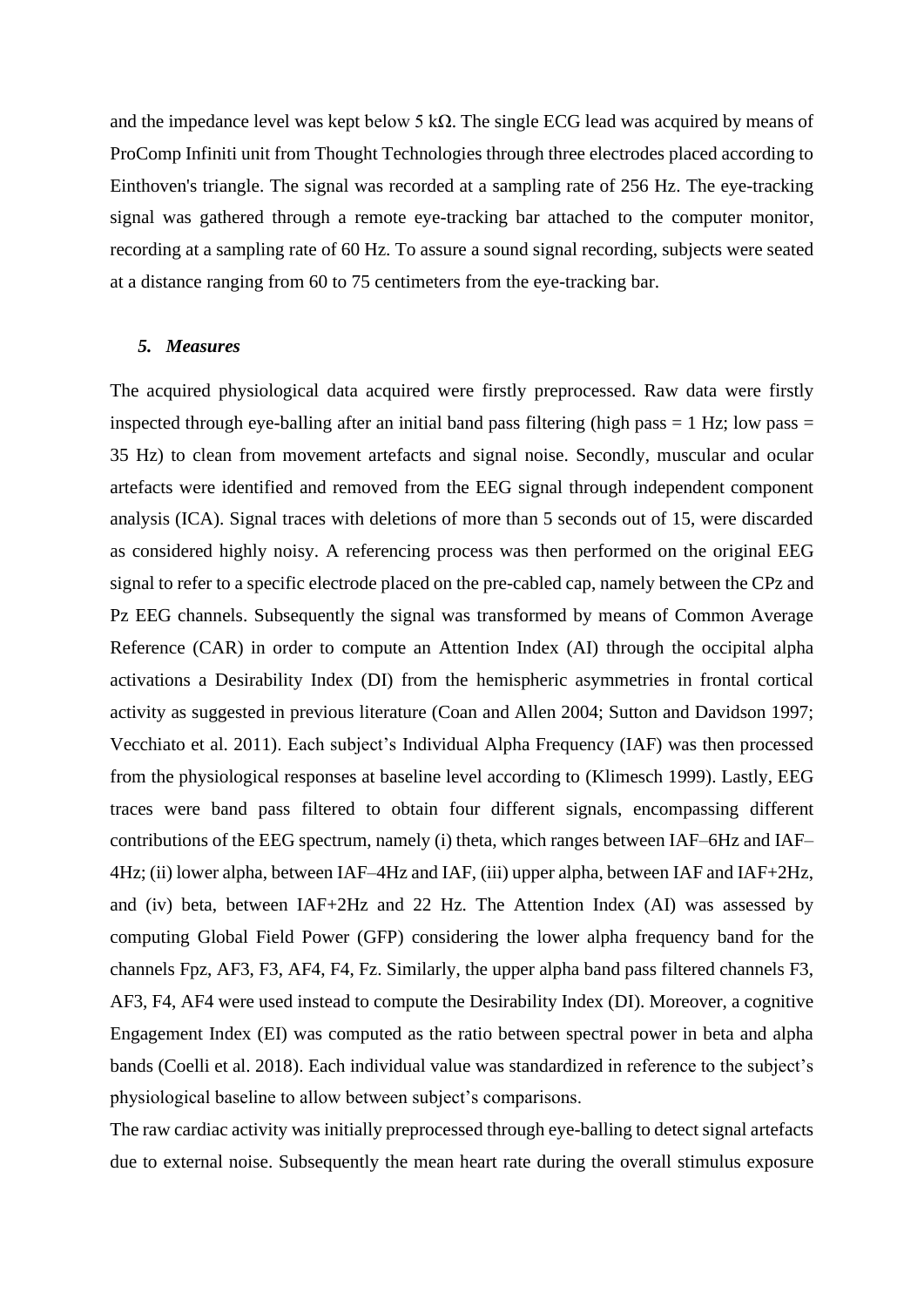was calculated and employed as measure of Affect (Colomer Granero et al. 2016). Lastly, the eye tracking signal was processed to detect the ocular responses related to three specific areas of interests (AOI), namely product features, price tag and discount information. AOIs were trimmed considering only the product contour lines, excluding white spaces. Behavioural metrics were automatically calculated from a designated software (SMI BeGaze, version 3.7) and employed as indicators of visual attention and their importance to the participant. The employed metrics were calculated on each of the three AOIs and included the (i) observational dwell time, as the sum of fixations and saccades times within an AOI, (ii) the number of revisits as the number of fixation returns within an AOI, and (iii) the ocular entry time, computed as the time required to the subject to perform the first fixation in the specific AOI measured in milliseconds.

Lastly, self-reported measures of perceived attention, engagement and pleasure as well as perceived affect and intention to purchase were adapted from previous literature (Mehrabian and Russell 1974; Puccinelli et al. 2013) and gathered through 7-points likert scales by means of an online survey administered after each stimulus. A further self-reported control variable was introduced to gauge potential interest towards the displayed item.

#### **Results**

Neurophysiological, behavioural as well as self-reported data were analysed by means of a  $2\times2$ between-subjects analysis of variance (ANOVA), with fixed factors corresponding to discount scheme (absolute or relative) and price tag colour (orange or black). Eye tracking data revealed a consistent pattern related to the two factors interaction. Ocular dwell time on the price tag AOI resulted significantly influenced by the interaction between price tag colour and relative discount scheme for the low-priced product (F  $(1,76) = 6.101$ , p = .015). An exploration of the nature of such interaction showed that an orange price tag associated with a percentage discount scheme led to significantly greater dwell time ( $M<sub>o, %</sub> = 4043.6$  ms) than all the other discount scheme and price tag colour combinations ( $M_{o, \Delta} = 2166.1$  ms;  $M_{b, \Delta} = 1954.8$  ms;  $M_{b, \%} = 2028.1$ ms see Figure 2). A comparable pattern was evidenced concerning the number of revisits on the price tag AOI (F (1,76) = 7.057, p = .009), where the orange price tag with relative discount resulted in a higher number of revisits  $(M<sub>0.%</sub> = 4.75)$  in contrast to all the other discount scheme and price tag colour combinations ( $M_{o, \Delta} = 0.67$ ;  $M_{b, \Delta} = 0.44$ ;  $M_{b, %} = 0.53$  see Figure 3).

A significant effect was further attributable to the colour factor, where the overall orange price tag was linked to a higher dwell time (F  $(1,76) = 9.295$ , p = .003) and number of revisits on the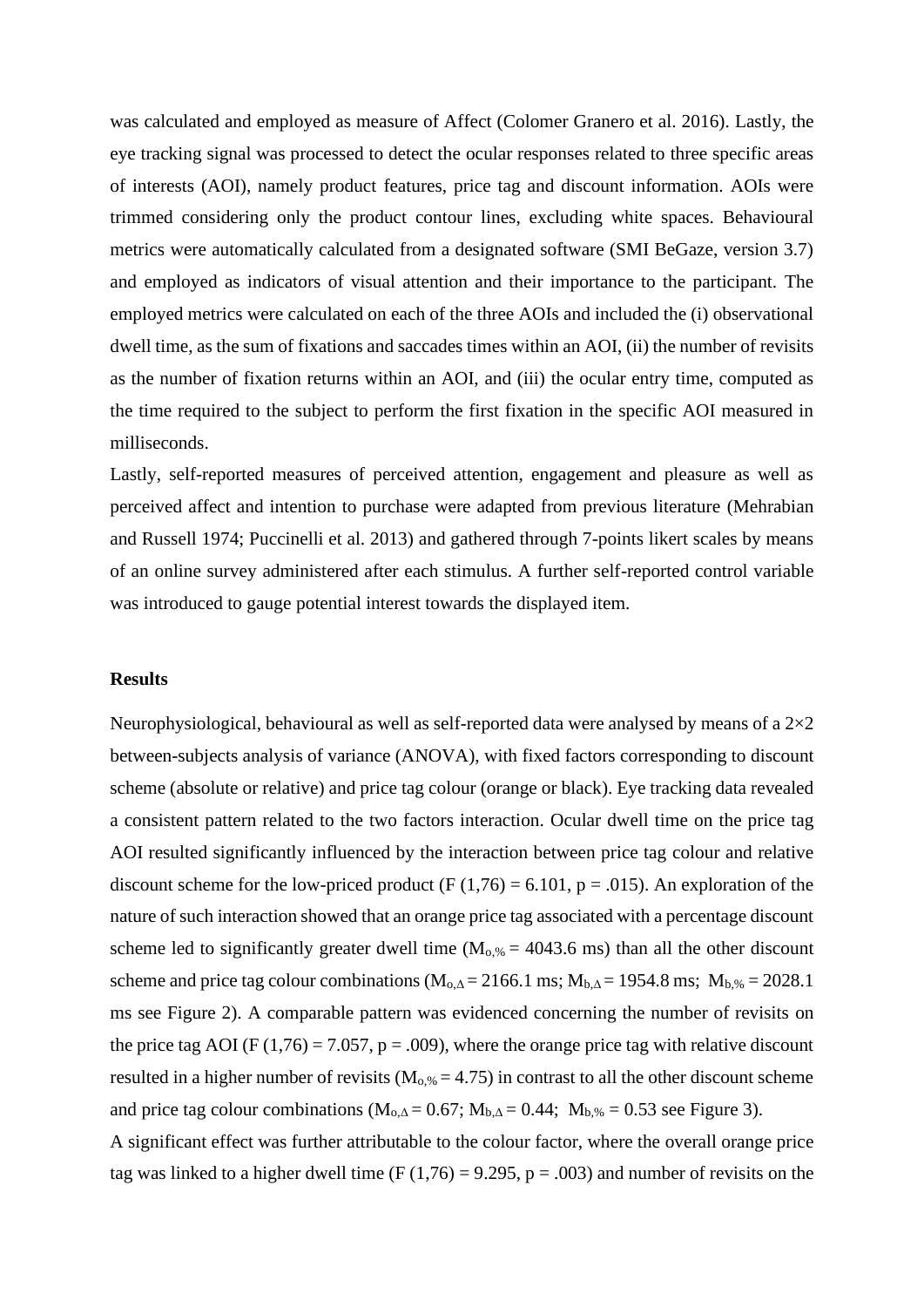price tag AOI (F (1,76) = 10.341,  $p = .002$ ) than overall black price tag. No analogous results related the ocular activity were associated with the high-priced product. Table 1 and Table 2 display ANOVA results showing the effects of main predictors and their interactions on the dependent variables extracted from eye tracking data. Whereas in Figure 4 and Figure 5 are reported the main effects related to the colour factor for both products.

| Dependent variable     | Dwell time |       |       | <b>Revisits</b> |        |       | Entry time |       |       |
|------------------------|------------|-------|-------|-----------------|--------|-------|------------|-------|-------|
|                        | df         | F     | Sign. | df              | F      | Sign. | dt         | F     | Sign. |
| Main effects           |            |       |       |                 |        |       |            |       |       |
| Colour                 |            | 9.295 | .003  |                 | 10.341 | .002  |            | 2.990 | .086  |
| Price reduction scheme |            | 7.133 | .008  |                 | 7.202  | .008  |            | 1.403 | .238  |
| Two-way interaction    |            |       |       |                 |        |       |            |       |       |
| Price x Colour         |            | 6.101 | .015  |                 | 7.057  | .009  |            | 2.181 | .142  |

*Table 1. Analysis of variance results for eye tracking metrics on price tag AOI for low-priced product*

| Dependent variable     |    | Dwell time |       | Revisits |       |       | Entry time |       |       |  |
|------------------------|----|------------|-------|----------|-------|-------|------------|-------|-------|--|
|                        | df | F          | Sign. | df       |       | Sign. | df         | F     | Sign. |  |
| Main effects           |    |            |       |          |       |       |            |       |       |  |
| Colour                 |    | 3.909      | .056  |          | 9.502 | .004  |            | 0.222 | .640  |  |
| Price reduction scheme |    | 0.119      | .732  |          | 7.313 | .010  |            | 0.088 | .769  |  |
| Two-way interaction    |    |            |       |          |       |       |            |       |       |  |
| Price x Colour         |    | 0.699      | .409  |          | 4.249 | .047  |            | 0.003 | .959  |  |

*Table 2. Analysis of variance results for eye tracking metrics on discount AOI for low-priced product*





*Figure 2. Interaction effects of price reduction and colour scheme on ocular dwell time for low-priced product*

*Figure 3. Interaction effects of price reduction and colour scheme on number of revisits for low-priced product*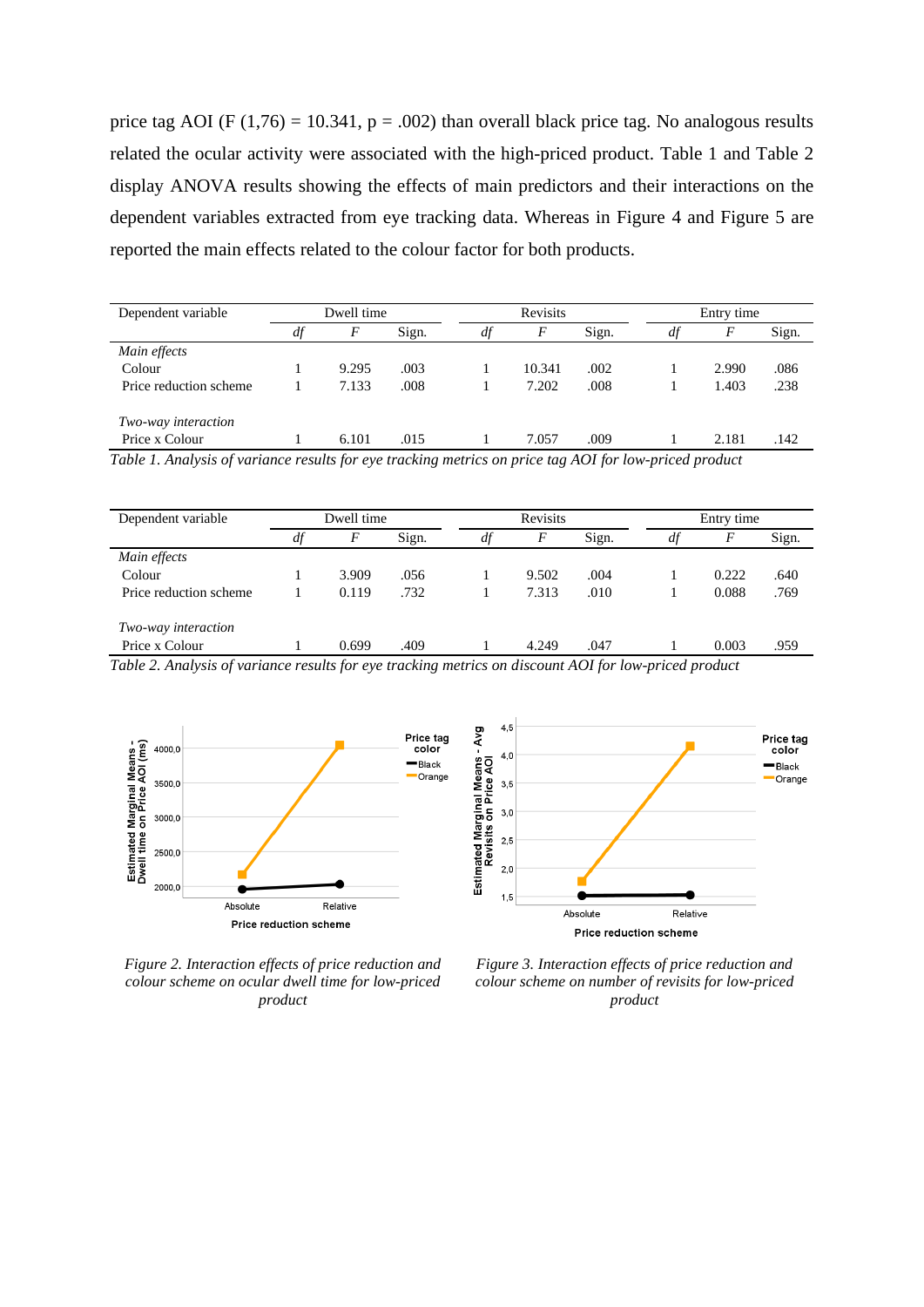



*Figure 4. Effect of price tag colour on ocular dwell time*

*Figure 5. Effect of price tag colour on number of revisits*

A consonant analysis on the self-reported data evidenced a higher perceived positive affect related the low-priced product discounted in relative terms  $(F(1,79) = 4.489, p = .037)$ , where a relative price reduction scheme was associated to a higher positive affect ( $M = 4.71$ , SD = 1.58) than an absolute price reduction scheme ( $M = 4.02$ ,  $SD = 1.29$ ). Differently, betweensubjects ANOVAs on the high-priced product revealed a significant interaction between the two factors (F  $(1,76) = 4.654$ , p = .034), where the black price tag with relative discount resulted in a high affect ( $M_{b,\Delta} = 4.80$ ) as the combination of black coloured price tag and relative discount ( $M<sub>0.%</sub> = 4.73$ ) as reported in Figure 6. Table 3 shows ANOVA results for self-reported affect on both product categories.

| Dependent variable     | Low-priced product   |       | High-priced product |                      |       |       |  |
|------------------------|----------------------|-------|---------------------|----------------------|-------|-------|--|
|                        | Self-reported affect |       |                     | Self-reported affect |       |       |  |
|                        | df                   | F     | Sign.               | df                   | F     | Sign. |  |
| Main effects           |                      |       |                     |                      |       |       |  |
| Colour                 |                      | 1.044 | .310                |                      | 0.079 | .780  |  |
| Price reduction scheme |                      | 4.489 | .037                |                      | 0.002 | .965  |  |
| Two-way interaction    |                      |       |                     |                      |       |       |  |
| Price x Colour         |                      | 0.313 | .578                |                      | 4.654 | .034  |  |

*Table 3. Analysis of variance results for self-reported affect*



*Figure 6. Interaction effects of price reduction and colour scheme on self-reported affect for high-priced product*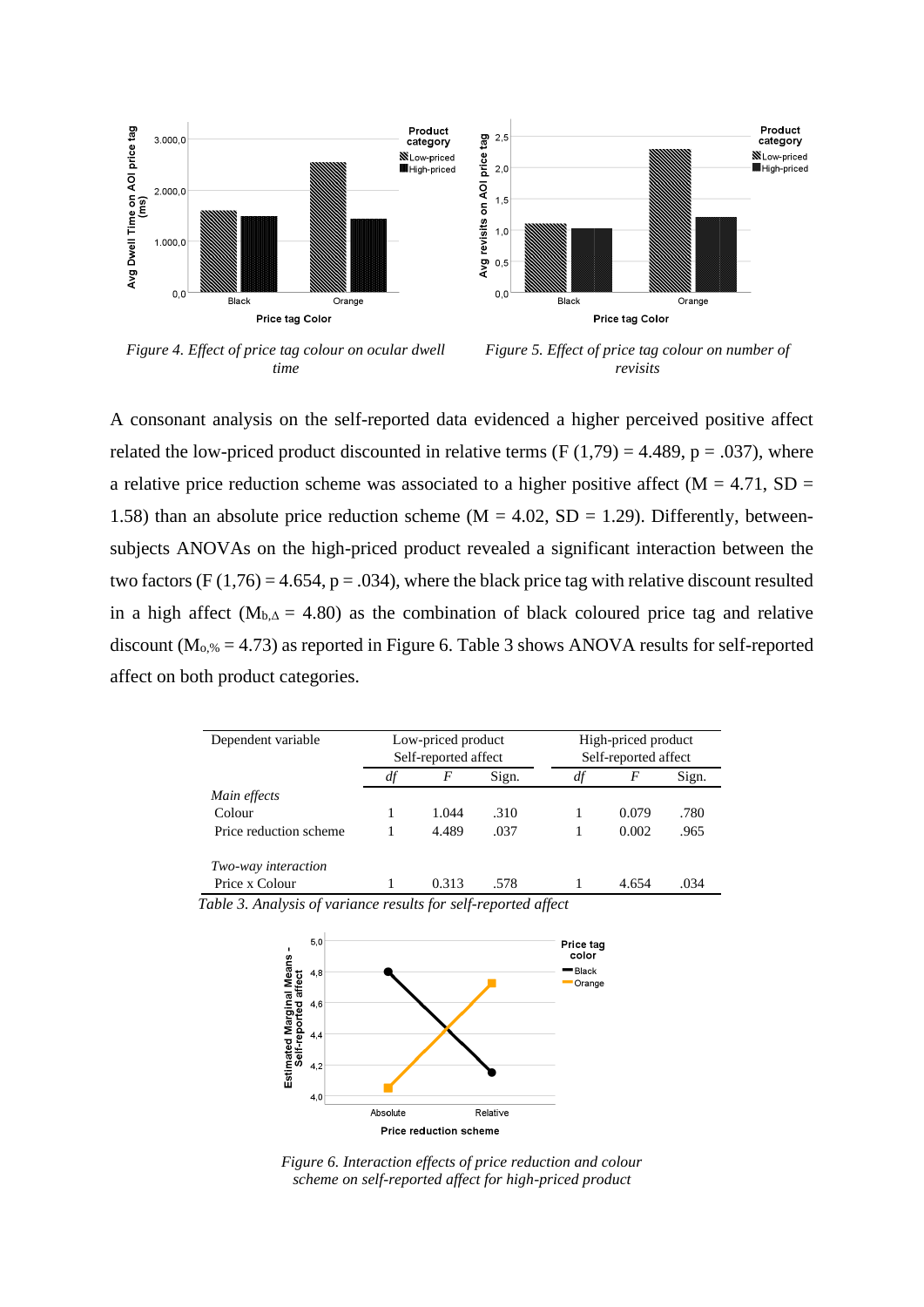Cortical activations pointed to a significant differential activity in terms of prefrontal alpha asymmetries correlated to the low-priced product when shown with different coloured price tags (F  $(1,69) = 5.239$ , p = .025). Specifically the related Desirability Index reported higher values (i.e. higher pre-frontal activations in the left brain hemisphere) for black price tags in the low-priced product ( $M = 0.502$ ;  $SD = 0.028$ ) rather than when exposed to orange coloured price tags ( $M = 0.486$ ; SD = 0.031), as reported in Figure 7). Lastly, as concerns the high-priced product, the exposure to the orange price tag in conjunction with a relative discount scheme led to a significant increase in the subject's heart rate (F  $(1,66) = 5.419$ , p = .023. See Figure 8). No significant effect was related to gender, age or product interest. An overall summary of the experimental results related to previous hypotheses is reported in Table 4.





*Figure 7. Effect of price tag colour on Desirability Index*

*Figure 8. Interaction effects of price reduction and colour scheme on physiological affect for high-priced product*

| <b>Hypothesis</b> | Formulation                                                                                                                                   | Experimental evidence |
|-------------------|-----------------------------------------------------------------------------------------------------------------------------------------------|-----------------------|
| Hl                | For low-priced products, a relative price reduction is perceived as more valuable<br>than the same price reduction framed in absolute terms   | Supported             |
| H2                | For high-priced products, an absolute price reduction is perceived as more<br>valuable than the same price reduction framed in relative terms | Partially supported   |
| H3                | Long wavelength coloured price tags are perceived related to higher savings                                                                   | Supported             |
| Η4                | Long wavelength coloured price tags are perceived as more arousing                                                                            | Supported             |
|                   |                                                                                                                                               |                       |

*Table 4. Results of hypothesis testing*

#### **Discussion**

This study set out with the aim of exploring the influence of price reduction schemes and price tag colour on the perceptive mechanism of a decision maker through consumer neuroscience methods. Experimental results provide different elements of interest. Firstly, self-reported evaluations corroborate earlier findings concerning the perceptive effectiveness of a price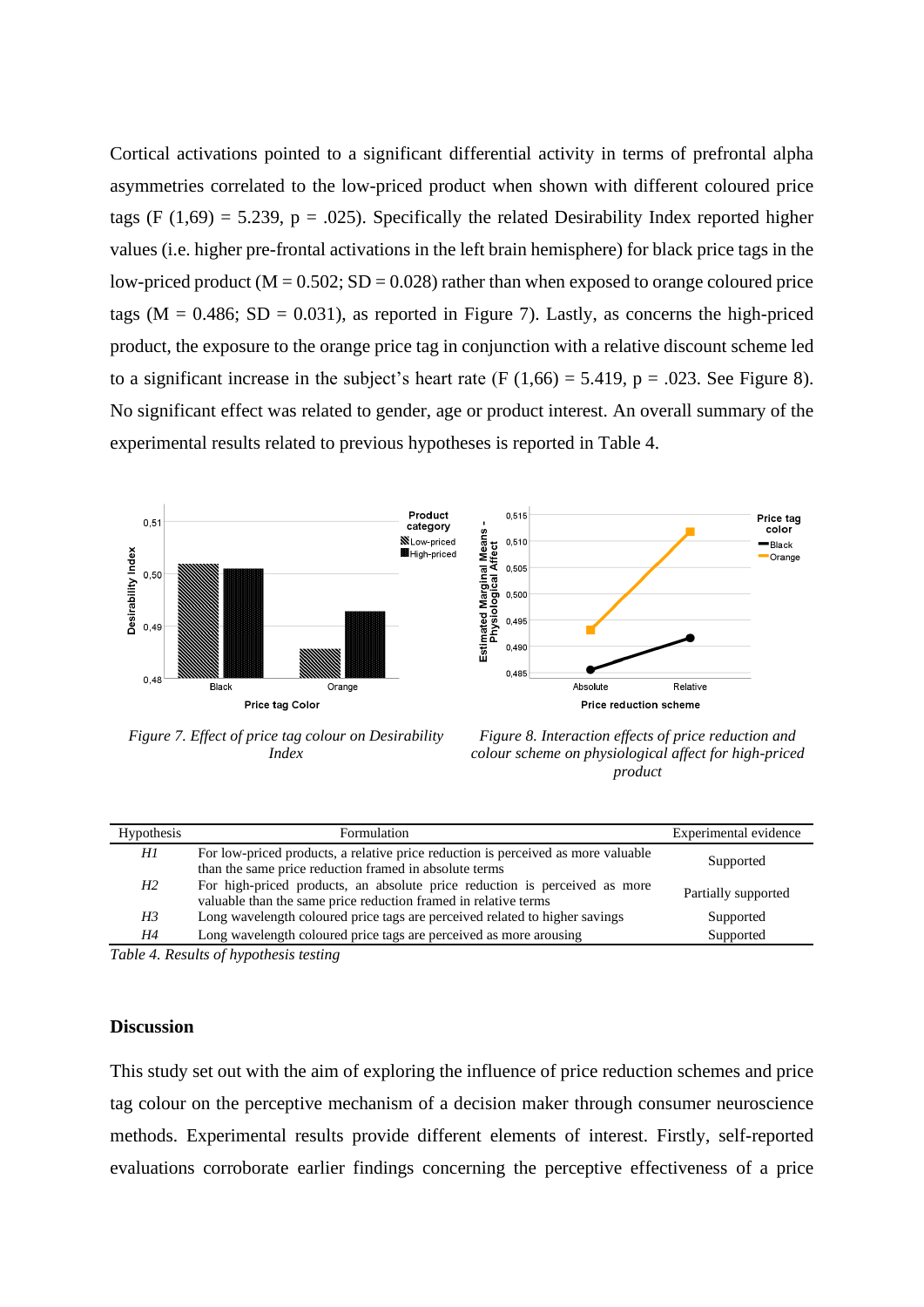reduction scheme framed in relative terms for a low-priced product (Chen et al. 1998; DelVecchio et al. 2007). Building on this established outcome, the analysis of the ocular activity point to a robust influence of the interaction with the colour scheme. We demonstrate how the combination of an orange price tag and a percentage-off price reduction tend to attract the ocular attention of the viewer for longer time spans and induce higher returning rates. We conjecture that, given the constrained time interval available to each subject, higher visual interaction with the price tag may indicate higher visual engagement. A possible explanation for this result may lay in the chromatic salience of the orange price tag when compared to black labels. Indeed, previous experimental evidence shows how warm colours tend to be more eye-catching relative to cool and neutral colours(Lee, Choi, and Suk 2013). Taken together, these first results provide full support for our H1 hypothesis.

Different results were observed concerning the high-priced product. The single dimensions of price tag colour and discount schemes result not to be influential on the ocular and self-reported responses. However, the two factors interaction point to significant effects on self-reported affect. Namely, pricing a high-priced item either with a black tag associated to euro-off discount or with an orange price tag with percentage-off discount may signal greater perceived savings. These results provide only partial support to our H2, signaling a moderating impact of colour on perception.

The analysis of reward-related cortical activations during the visual stimuli exposure pointed to a further notable result. Experienced desirability, intended as an attraction towards a specific stimulus (Coan and Allen 2004; Davidson 2004), appeared to be modulated by price tag colour and not by the displayed discount scheme. Specifically, our findings show how black-priced labels affected positively the observer across the two product categories. To the best of our knowledge, this result provides an opening evidence in support of previous marketing theories on pricing perception based on self-reported assessing that long wavelengths colours (i.e. 'warm' colours) tend to be perceived as cheaper than other colour schemes. Conversely, pricing colour schemes adopting short wavelengths colours tend to foster association with pricy items (Hallock 2003; Puccinelli et al. 2013). Given the common direct inference of a direct relationship between the price and product quality (Cronley et al. 2005; Kardes et al. 2004), we could deduce a link between such higher perceived product quality at a perceptive level and the greater experienced desirability at a cortical level.

A note of caution is due here since the possible interference of different colours on basal neural activity cannot be ruled out. However, results show a consistent pattern only across the hemispheric asymmetries in frontal cortical activity (i.e. Desirability Index) and not across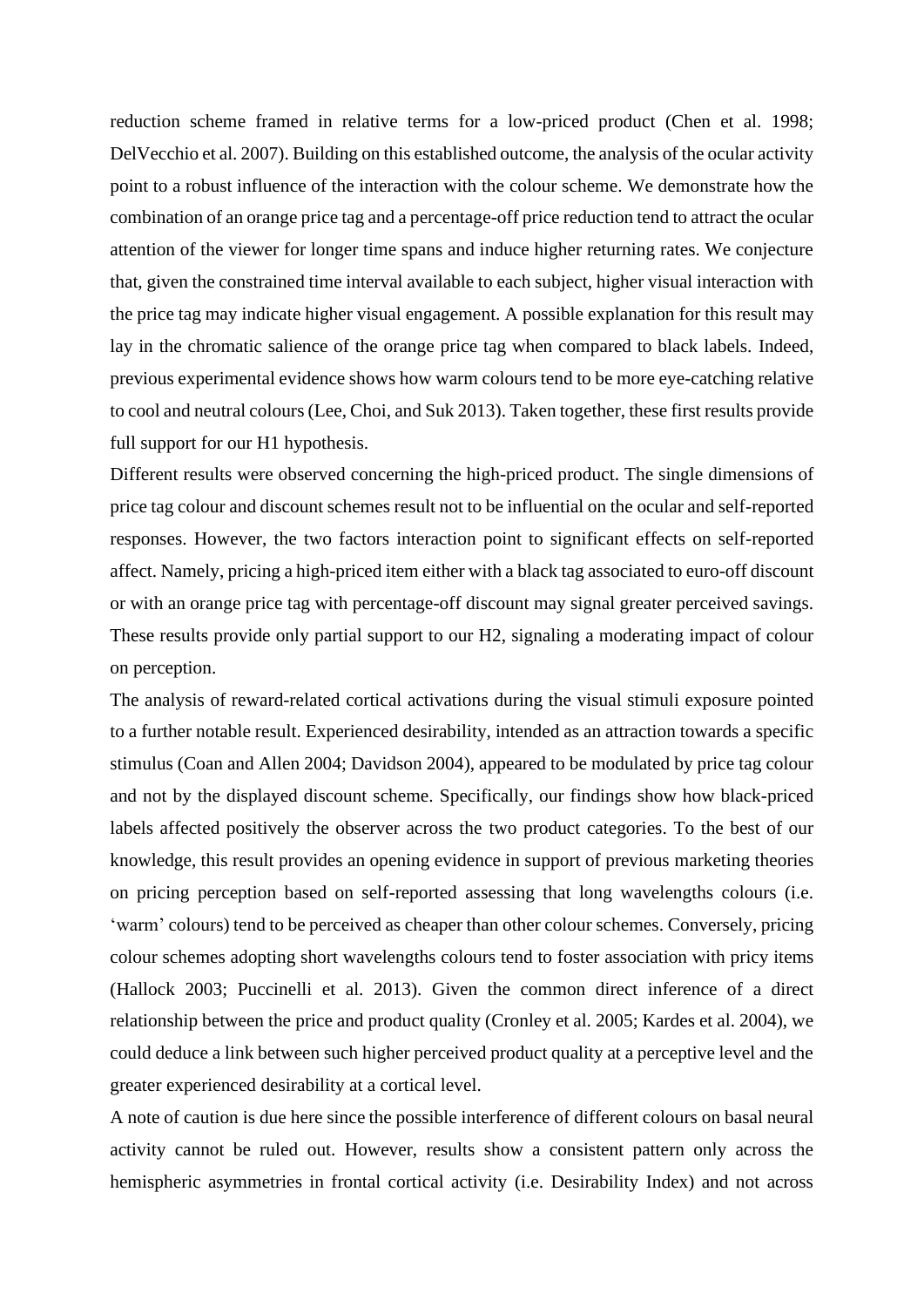other cortical metrics (i.e. Attention Index and Engagement Index), precluding any structural bias in the cortical metrics. Taken these considerations together, it could conceivably be hypothesised that black coloured price tag lead to a higher sense of approachability potentially due to a higher perceived sense of product preciousness. It can thus be suggested that our experimental results provide support for H3.

Lastly, our findings point to an additional support of previous findings relating to affect-related effects of colour. Though significantly evidenced only on the high-priced product, we observed an effect on the cardiac responses modulated by the orange colour. In particular we found how orange coloured price tag elicit higher heart rate, pointing to a greater arousing effect of long wavelengths colours, supporting evidence from previous observations (Crowley 1993). This result suggests a further support for our H4.

#### **Research and managerial implications**

This research attests the idea that the combination of colour and promotional schemes fosters a heuristic function influencing perceptive and affective responses. Through an experimental study involving physiological, behavioural, as well as self-reported measures we suggest that different measures may provide complementary insights in support of pricing strategies both to pricing perception theory and practice. Concerning the theoretical contribution, the present results stress the fact that price tag colour schemes may impact on the product desirability, assessed from cortical responses. Such an outcome points to the possibility of gathering specific insights related to product perception directly from the autonomous nervous system, thus inferring responses from a potentially unconscious layer. Despite being primal results, future research both in marketing and cognitive psychology may benefit from the possibility to infer desirability induced by coloured stimuli. Secondly, our findings confirm the arousing role of long-wavelenghts colour. Differing from most of prior research which focus on the extreme end of the visual spectrum analysing red (Mandel and Johnson 2002; Puccinelli et al. 2013), the present results point to similar physiologically arousing effects elicited by orange stimuli. This result appears in line with conceptual theory and constitute a sound empirical proof.

To enhance product offerings' effectiveness and strengthen the design process of product offering in practice, we suggest firstly to discriminate according to the product price category. On the basis of our tested factors, low-priced products appear to be perceived more attractive when associated with orange coloured price tag in conjunction with a discount framed as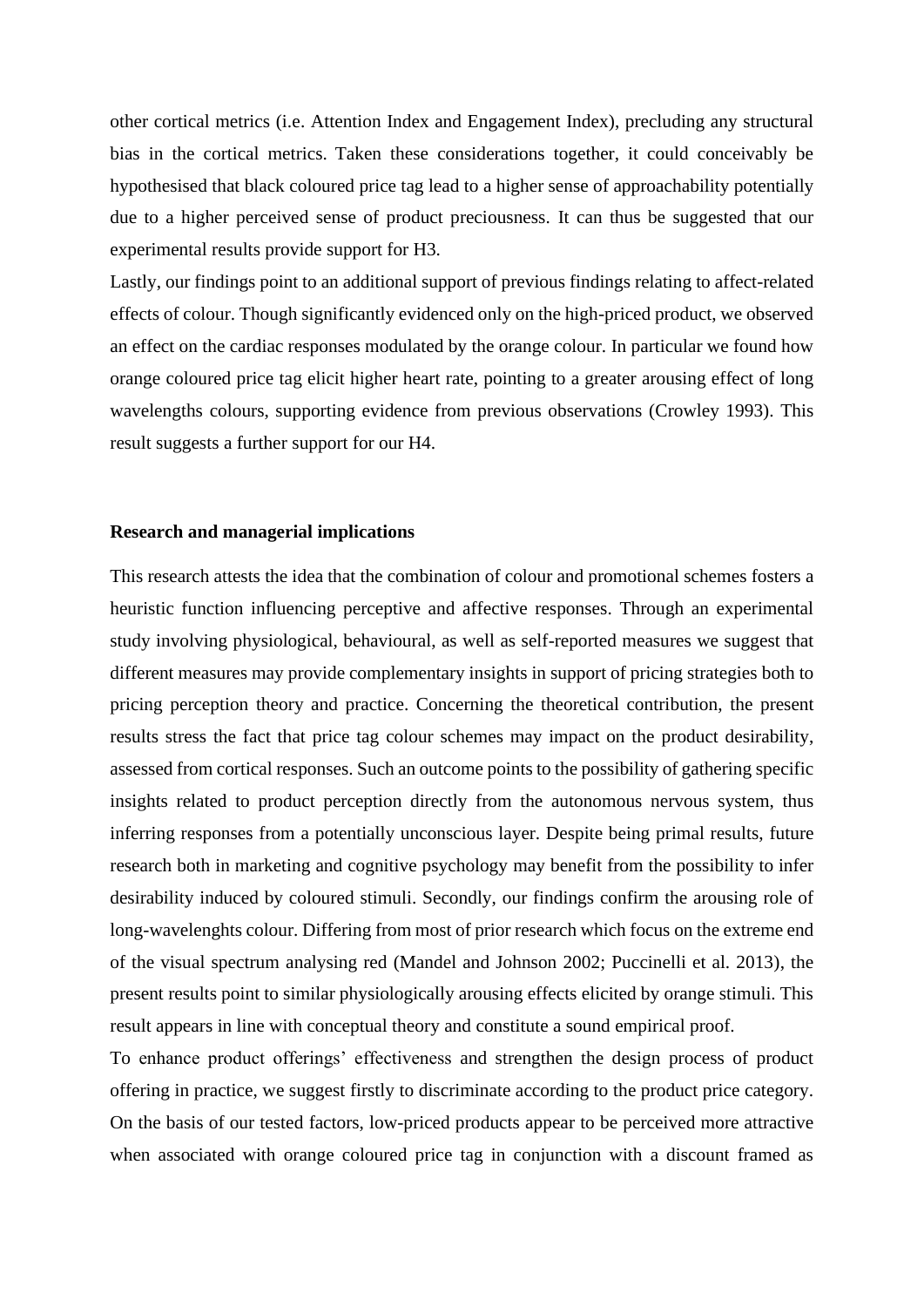percentage-off. Orange labels result to be more eye-catching, thus leading to a potential higher visual engagement. The orange colour may further elicit higher affective physiological responses, an established component and trigger of impulse buying behaviours (Beatty and Ferrell 1998; Piron 1991). Furthermore, at a cognitive level a percentage-off framed discount emerges to be positively evaluated and signal greater perceived savings.

On the other hand, our findings show that labelling high-priced products with black coloured price tags in conjunction with a discount scheme presented in absolute terms may result more suited. Euro-off black coloured framed discounts turn out to be perceived as more valuable in terms of perceived affect. At the same time black coloured price tags may play a role at the automatic processing level, eliciting higher product desirability and create a perception of higher product quality and preciousness.

#### **Limitations and future research**

The generalisability of the discussed results might be subject to certain limitations. In particular, two sources of weakness could have affected the measurements: on the one hand limitations are related to the characteristics of the experimental group, on the other hand constraints may be related to the chosen stimuli. As concerns the experimental group, we did acknowledge low self-reported interest in buying both products, pointing to a low-involvement towards the displayed products (i.e. blue t-shirt and wooden table). The participation of highly-involved subjects towards a displayed product may hence provide different results. Secondly, the chosen stimuli included only a bounded set of prices and colour patterns. In such a direction, a higher spectrum of prices (e.g. involving luxury products) or colours may provide a more complete view. A natural progression of this work will be to analyse different colour patterns as well as enlarging the product categories to delve into influential features such a product functionalism or hedonism.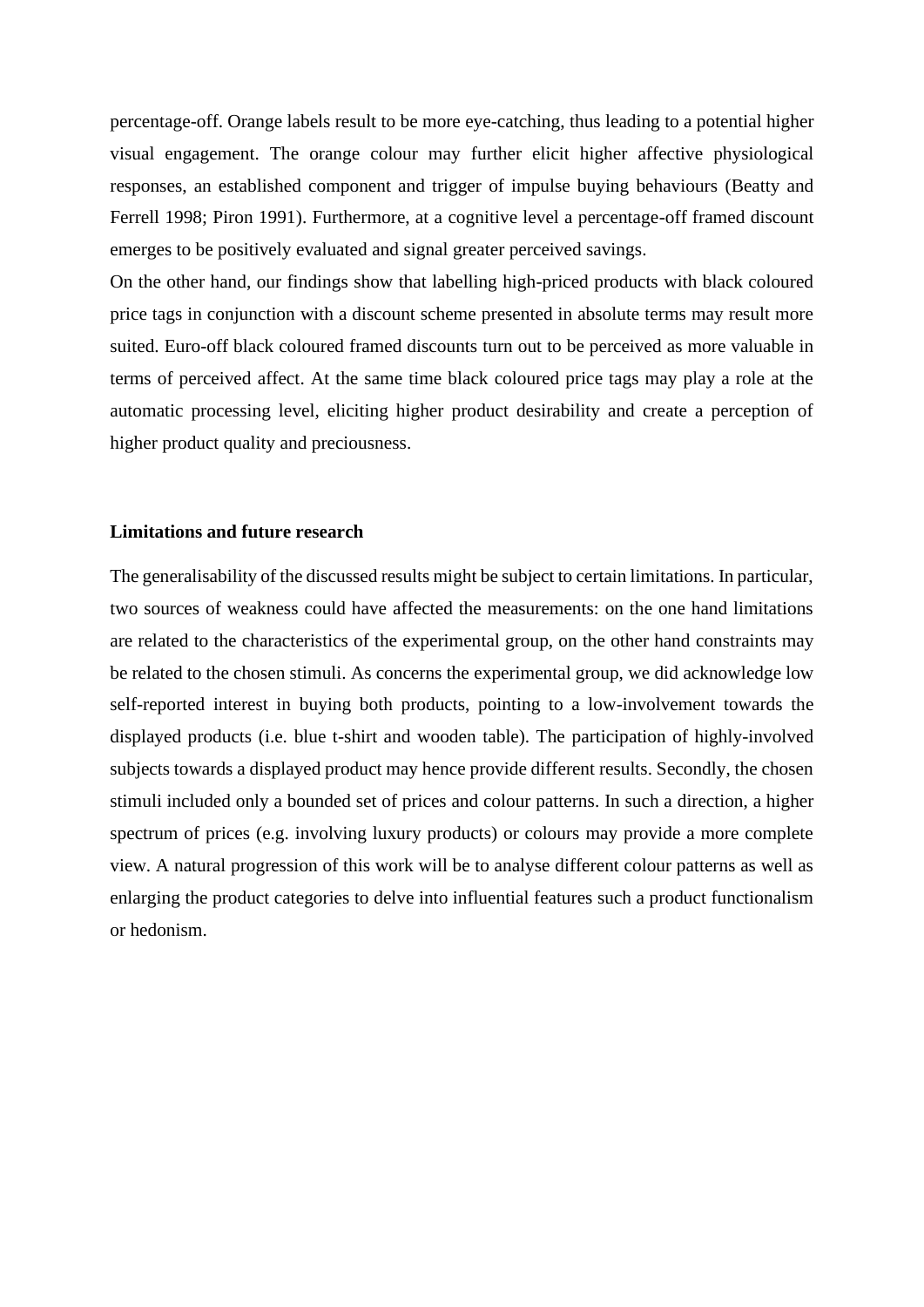# **Appendix**



*Example of low-priced product visual stimuli Example of high-priced product visual stimuli* 

### **References**

- Ahmetoglu, G., A. Furnham, and P. Fagan (2014), "Pricing Practices: A Critical Review of Their Effects on Consumer Perceptions and Behaviour," *Journal of Retailing and Consumer Services*, 21(5), 696–707.
- Ariely, D. and G.S. Berns (2010), "Neuromarketing: The Hope and Hype of Neuroimaging in Business," *Nature Reviews Neuroscience*, 11(4), 284.
- Babin, B.J., D.M. Hardesty, and T.A. Suter (2003), "Color and Shopping Intentions: The Intervening Effect of Price Fairness and Perceived Affect," *Journal of Business Research*, 56(7), 541–51.
- Bagozzi, R.P., M. Gopinath, and P.U. Nyer (1999), "The Role of Emotions in Marketing," *Journal of the Academy of Marketing Science*, 27(2), 184–206.
- Beatty, S.E. and M.E. Ferrell (1998), "Impulse Buying : Modeling Its Precursors," *Journal of Retailing*, 74(2), 169–91.
- Bechara, A., D. Tranel, H. Damasio, and A.R. Damasio (1996), "Failure to Respond Autonomically to Anticipated Future Outcomes Following Damage to Prefrontal Cortex," *Cerebral Cortex*, 6(2), 215–25.
- Berns, G.S. and S.E. Moore (2011), "A Neural Predictor of Cultural Popularity," *Journal of Consumer Psychology*, 22(1), 154–60.
- Bettiga, D., L. Lamberti, and G. Noci (2017), "Do Mind and Body Agree? Unconscious versus Conscious Arousal in Product Attitude Formation," *Journal of Business Research*, 75, 108–17.
- Bettman, J.R., M.F. Luce, and J.W. Payne (1998), "Constructive Consumer Choice Processes," *Journal of Consumer Research*, 25(3), 187–217.
- Boksem, M.A.S. and A. Smidts (2015), "Brain Responses to Movie Trailers Predict Individual Preferences for Movies and Their Population-Wide Commercial Success," *Journal of Marketing Research*, 52(4), 482–92.
- Chen, S., K. Monroe, and Y. Lou (1998), "The Effects of Framing Price Promotion Messages on Consumers' Perceptions and Purchase Intentions," *Journal of Retailing*, 74(3), 353– 72.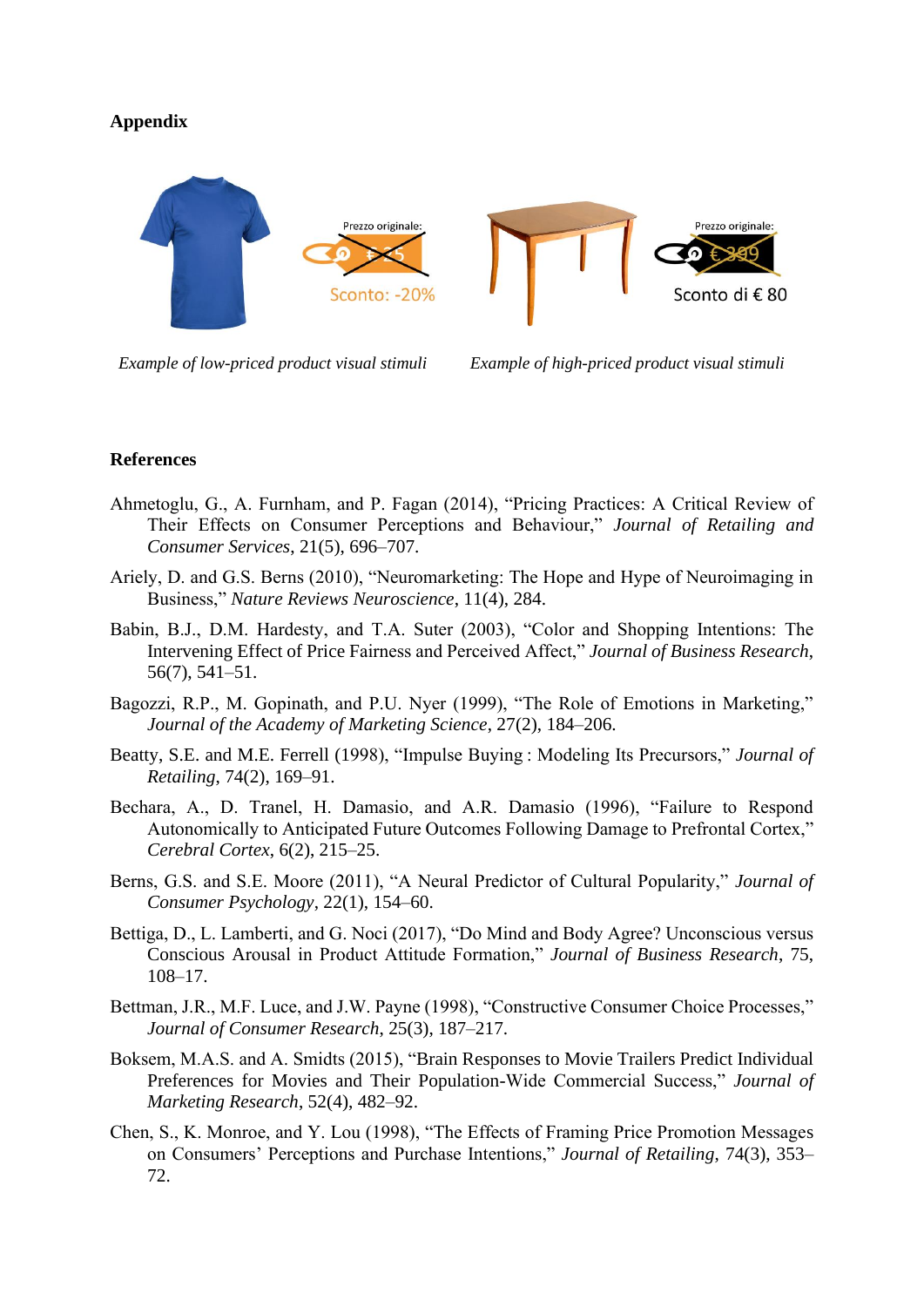- Coan, J.A. and J.J.B. Allen (2004), "Frontal EEG Asymmetry as a Moderator and Mediator of Emotion," *Biological Psychology*, 67(1–2), 7–50.
- Coelli, S., R. Barbieri, G. Reni, C. Zucca, and A.M. Bianchi (2018), "EEG Indices Correlate with Sustained Attention Performance in Patients Affected by Diffuse Axonal Injury," *Medical & Biological Engineering & Computing*, 56(6), 991–1001.
- Coleman, J.S. and T.J. Fararo (1992), *Rational Choice Theory Advocacy and Critique*, Newbury Park: Sage Publications.
- Colomer Granero, A., F. Fuentes-Hurtado, V. Naranjo Ornedo, J. Guixeres Provinciale, J.M. Ausín, and M. Alcañiz Raya (2016), "A Comparison of Physiological Signal Analysis Techniques and Classifiers for Automatic Emotional Evaluation of Audiovisual Contents," *Frontiers in Computational Neuroscience*, 10, 74.
- Coulter, K.S. and R.A. Coulter (2010), "Small Sounds, Big Deals: Phonetic Symbolism Effects in Pricing," *Journal of Consumer Research*, 37(2), 315–28.
- Coulter, K.S. and P.A. Norberg (2009), "The Effects of Physical Distance between Regular and Sale Prices on Numerical Difference Perceptions," *Journal of Consumer Psychology*, 19(2), 144–57.
- Cronley, M.L., S.S. Posavac, T. Meyer, F.R. Kardes, and J.J. Kellaris (2005), "A Selective Hypothesis Testing Perspective on Price-Quality Inference and Inference-Based Choice," *Journal of Consumer Psychology*, 15(2), 159–69.
- Crowley, A.E. (1993), "The Two-Dimensional Impact of Color on Shopping," *Marketing Letters*, 4(1), 59–69.
- Davidson, R.J. (2004), "What Does the Prefrontal Cortex 'Do' in Affect: Perspectives on Frontal EEG Asymmetry Research," *Biological Psychology*, 87(1–2), 219–34.
- Dehaene, S. (1992), "Varieties of Numerical Abilities," *Cognition*, 44(1–2).
- Dehaene, S. and R. Akhavein (1995), "Attention, Automaticity, and Levels of Representation in Number Processing.," *Journal of Experimental Psychology: Learning, Memory, and Cognition*, 21(2), 314.
- DelVecchio, D., H.S. Krishnan, and D.C. Smith (2007), "Cents or Percent? The Effects of Promotion Framing on Price Expectations and Choice," *Journal of Marketing*, 71(3), 158– 70.
- DelVecchio, D., A. Lakshmanan, and H.S. Krishnan (2009), "The Effects of Discount Location and Frame on Consumers' Price Estimates," *Journal of Retailing*, 85(3), 336–46.
- Erevelles, S. (1998), "The Role of Affect in Marketing," *Journal of Business Research*, 42(3), 199–215.
- Fugate, D.L. (2007), "Neuromarketing: A Layman's Look at Neuroscience and Its Potential Application to Marketing Practice," *Journal of Consumer Marketing*, 24(7), 385–94.
- Gatewood, R.D. and R. Perloff (1973), "An Experimental Investigation of Three Methods of Providing Weight and Price Information to Consumers.," *Journal of Applied Psychology*, 57(1), 81–85.
- Glöckner, A. and A.K. Herbold (2011), "An Eye-Tracking Study on Information Processing in Risky Decisions: Evidence for Compensatory Strategies Based on Automatic Processes," *Journal of Behavioral Decision Making*, 24(1), 71–98.
- Grewal, D., J. Gotlieb, and H. Marmorstein (1994), "The Moderating Effects of Message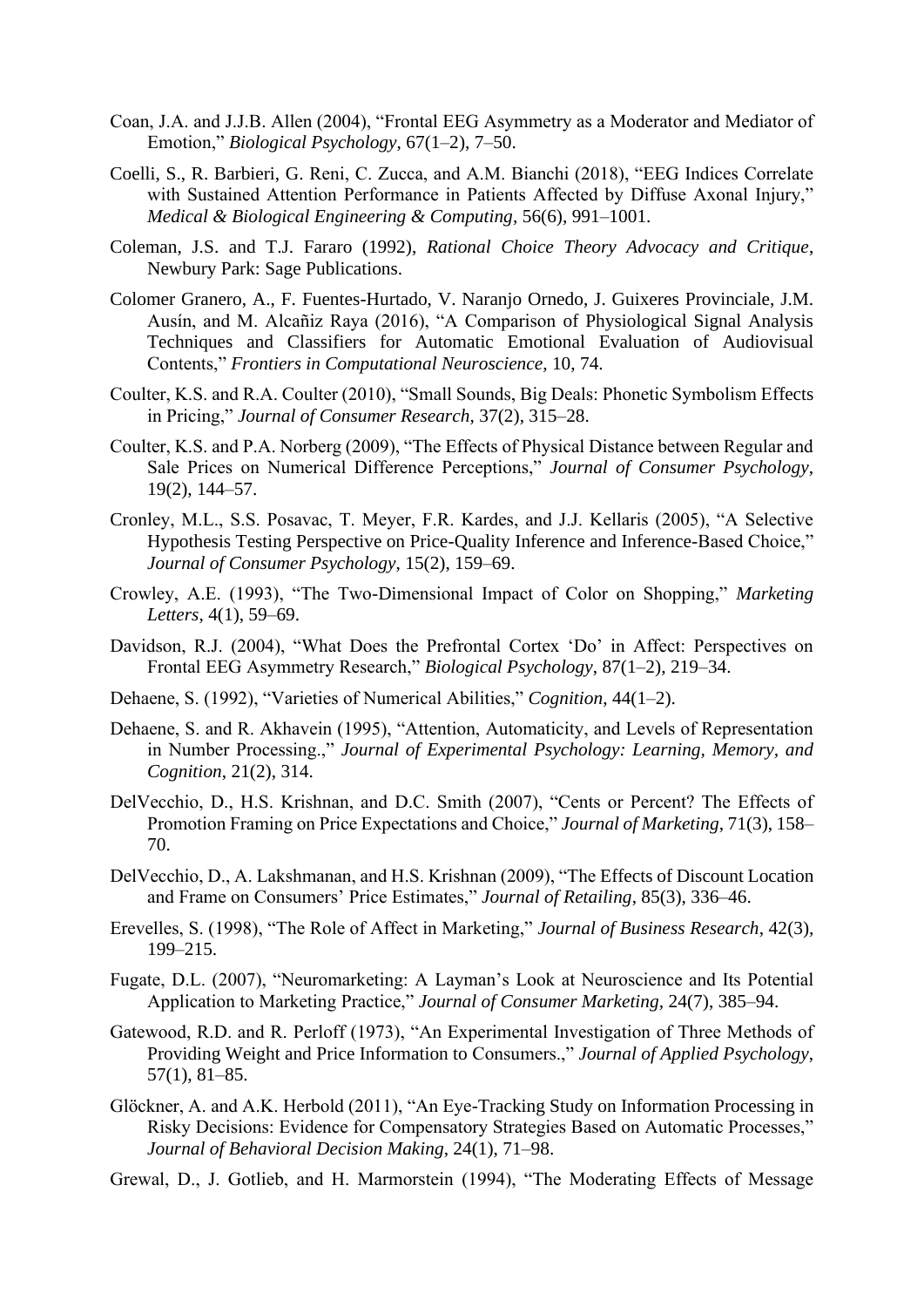Framing and Source Credibility on the Price-Perceived Risk Relationship," *Journal of Consumer Research*, 21(1), 145–53.

- Groeppel-Klein, A. (2005), "Arousal and Consumer In-Store Behavior," *Brain Research Bulletin*, 67(5), 428–37.
- Hallock, J. (2003), "Colour Assignment," http://www.joehallock.com/edu/COM498.
- Heath, T.B., S. Chatterjee, and K.R. France (1995), "Mental Accounting and Changes in Price: The Frame Dependence of Reference Dependence," *Journal of Consumer Research*, 22(1), 90–97.
- Herbes, C., C. Friege, D. Baldo, and K.M. Mueller (2015), "Willingness to Pay Lip Service? Applying a Neuroscience-Based Method to WTP for Green Electricity," *Energy Policy*, 87, 562–72.
- Kappenman, E.S. and S.J. Luck (2010), "The Effects of Electrode Impedance on Data Quality and Statistical Significance in ERP Recordings," *Psychophysiology*, 47(5), 888–904.
- Kardes, F.R., M.L. Cronley, J.J. Kellaris, and S.S. Posavac (2004), "The Role of Selective Information Processing in Price-Quality Inference," *Journal of Consumer Research*, 31(2), 368–74.
- Kido, M. (2000), "Bio-Psychological Effects of Color.," *Journal of International Society of Life Information Science*, 18(1), 254–68.
- Klimesch, W. (1999), "EEG Alpha and Theta Oscillations Reflect Cognitive and Memory Performance: A Review and Analysis," *Brain Research Reviews*, 29(2–3), 169–95.
- Knutson, B., S. Rick, G. E. Wimmer, D. Prelec, and G. Loewenstein (2007), "Neural Predictors of Purchases," *Neuron*, 53(1), 147–56.
- Krishna, A. (1991), "Effect of Dealing Patterns on Consumer Perceptions of Deal Frequency and Willingness to Pay," *Journal of Marketing Research*, 28(4), 441–51.
- Krishna, A., R. Briesch, D.R. Lehmann, and H. Yuan (2002), "A Meta-Analysis of the Impact of Price Presentation on Perceived Savings," *Journal of Retailing*, 78, 101–18.
- Kuhnen, C.M. and B. Knutson (2005), "The Neural Basis of Financial Risk Taking," *Neuron*, 47(5), 763–70.
- Lee, J., K. Choi, and H.J. Suk (2013), "Using Eye Tracking to Investigate Saliency of Color Attributes for Digital Interfaces with Icon Matrix Arrangements," *In IASDR 2013. International Association of Society of Design Research*.
- Levin, I. and G. Gaeth (1988), "How Consumers Are Affected by the Framing of Attribute Information before and after Consuming the Product," *Journal of Consumer Research*, 15(3), 374–78.
- Lolatto, R., G. Tacchino, D. Bettiga, L. Lamberti, S. Cerutti, and A.M. Bianchi (2018), "Exploration of Web-Sites Affects Autonomic Responses Related to Unconscious Emotions," in *2018 40th Annual International Conference of the IEEE Engineering in Medicine and Biology Society (EMBC)*, IEEE, 4615–18.
- Maheswaran, D. and J. Meyers-Levy (1990), "The Influence of Message Framing and Issue Involvement," *Journal of Marketing Research*, 27(3), 361–67.
- Mandel, N. and E.J. Johnson (2002), "When Web Pages Influence Choice: Effects of Visual Primes on Experts and Novices," *Journal of Consumer Research*, 29(2), 235–45.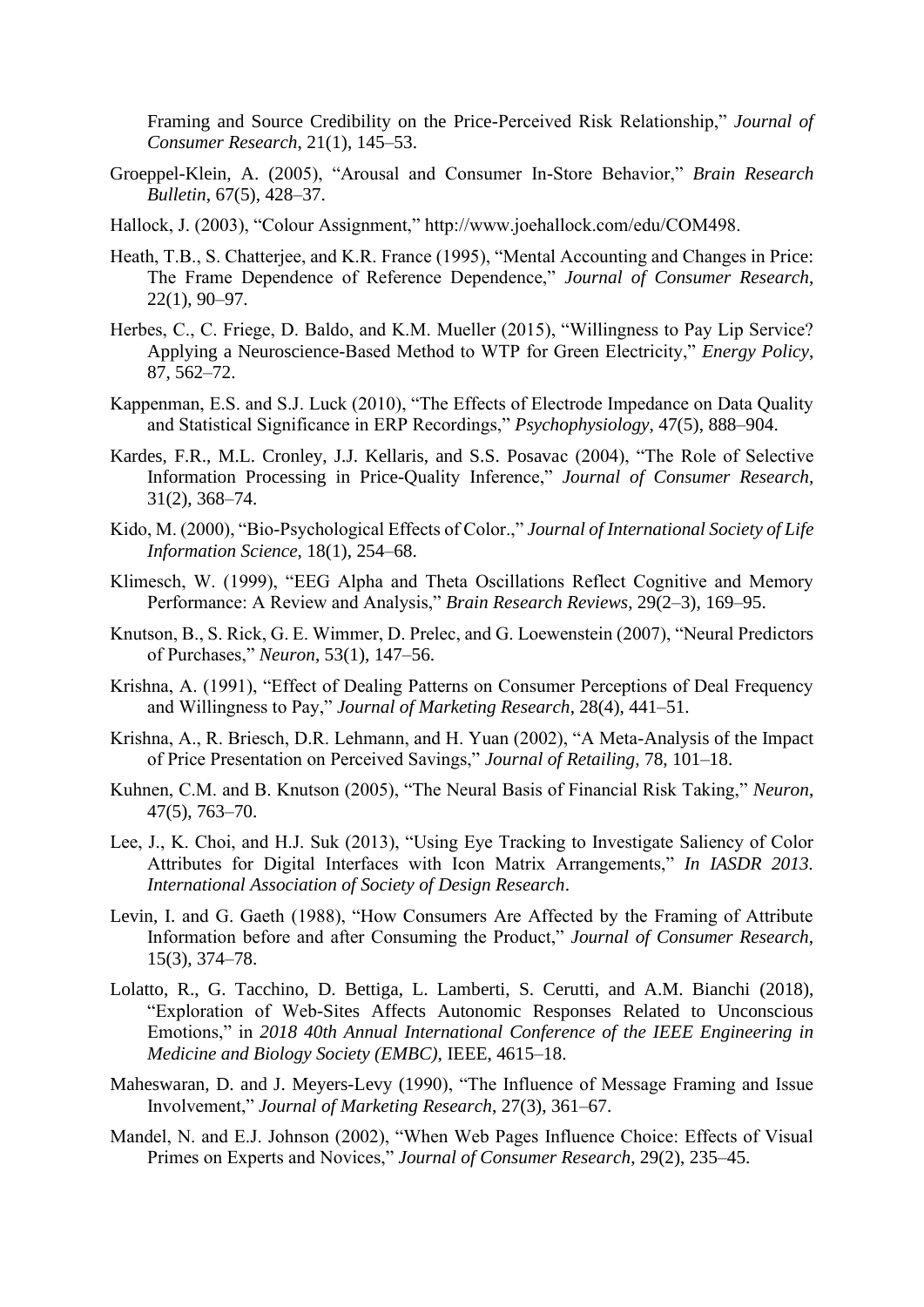- Marci, C.D. (2006), "A Biologically Based Measure of Emotional Engagement: Context Matters," *Journal of Advertising Research*, 46(4), 381–87.
- McClure, S.M., J. Li, D. Tomlin, K.S. Cypert, L.M. Montague, and P.R. Montague (2004), "Neural Correlates of Behavioral Preference for Culturally Familiar Drinks," *Neuron*, 44(2), 379–87.
- Mehrabian, A. and J.A. Russell (1974), *An Approach to Environmental Psychology*, MIT Press.
- Meißner, M. and R. Decker (2010), "Eye-Tracking Information Processing in Choice-Based Conjoint Analysis," *International Journal of Market Research*, 52(5), 593–612.
- Meyers-Levy, J. and L.A. Peracchio (1995), "Understanding the Effects of Color: How the Correspondence between Available and Required Resources Affects Attitudes," *Journal of Consumer Research*, 22(2), 121–38.
- Morin, C. (2011), "Neuromarketing: The New Science of Consumer Behavior," *Society*, 48(2), 131–35.
- Nakshian, J.S. (1964), "The Effects of Red and Green Surroundings on Behavior," *The Journal of General Psychology*, 70(1), 143–61.
- Perrachione, T.K. and J.R. Perrachione (2008), "Brains and Brands: Developing Mutually Informative Research in Neuroscience and Marketing," *Journal of Consumer Behaviour*, 7(4–5), 303–18.
- Piron, F. (1991), "Defining Impulse Purchasing," *Advances in Consumer Research*, 18, 509– 14.
- Plassmann, H., J. O'Doherty, B. Shiv, and A. Rangel (2008), "Marketing Actions Can Modulate Neural Representations of Experienced Pleasantness," *Proceedings of the National Academy of Sciences*, 105(3), 1050–54.
- Poels, K. and S. Dewitte (2006), "How to Capture the Heart? Reviewing 20 Years of Emotion Measurement in Advertising," *Journal of Advertising Research*, 46(1), 18–37.
- Puccinelli, N.M., R. Chandrashekaran, D. Grewal, and R. Suri (2013), "Are Men Seduced by Red? The Effect of Red versus Black Prices on Price Perceptions," *Journal of Retailing*, 89(2), 115–25.
- Ramsøy, T.Z., M. Skov, M.K. Christensen, and C. Stahlhut (2018), "Frontal Brain Asymmetry and Willingness to Pay," *Frontiers in Neuroscience*, 12, 138.
- Reali, P., S. Cerutti, A.M. Bianchi, D. Bettiga, L. Lamberti, A. Mazzola, and M. Pillan (2017), "Integrated Data Analysis for the Quantification of Emotional Responses during Video Observation," in *2017 IEEE 3rd International Forum on Research and Technologies for Society and Industry (RTSI)*, IEEE, 1–5.
- Schmidt, S., S. Langner, N. Hennigs, K.P. Wiedmann, E. Karampournioti, and G. Lischka (2017), "The Green Brand: Explicit and Implicit Framing Effects of Ecolabelling on Brand Knowledge," *Cogent Psychology*, 4(1).
- Singh, S. (2006), "Impact of Color on Marketing," *Management decision*, 44(6), 783–89.
- Sutton, S.K. and R.J. Davidson (1997), "Prefrontal Brain Asymmetry: A Biological Substrate of the Behavioral Approach and Inhibition Systems," *Psychological Science*, 8(3), 204– 10.
- Tan, S.J. and S. Hwang Chua (2004), "'While Stocks Last!' Impact of Framing on Consumers' Perception of Sales Promotions," *Journal of Consumer Marketing*, 21(5), 343–55.